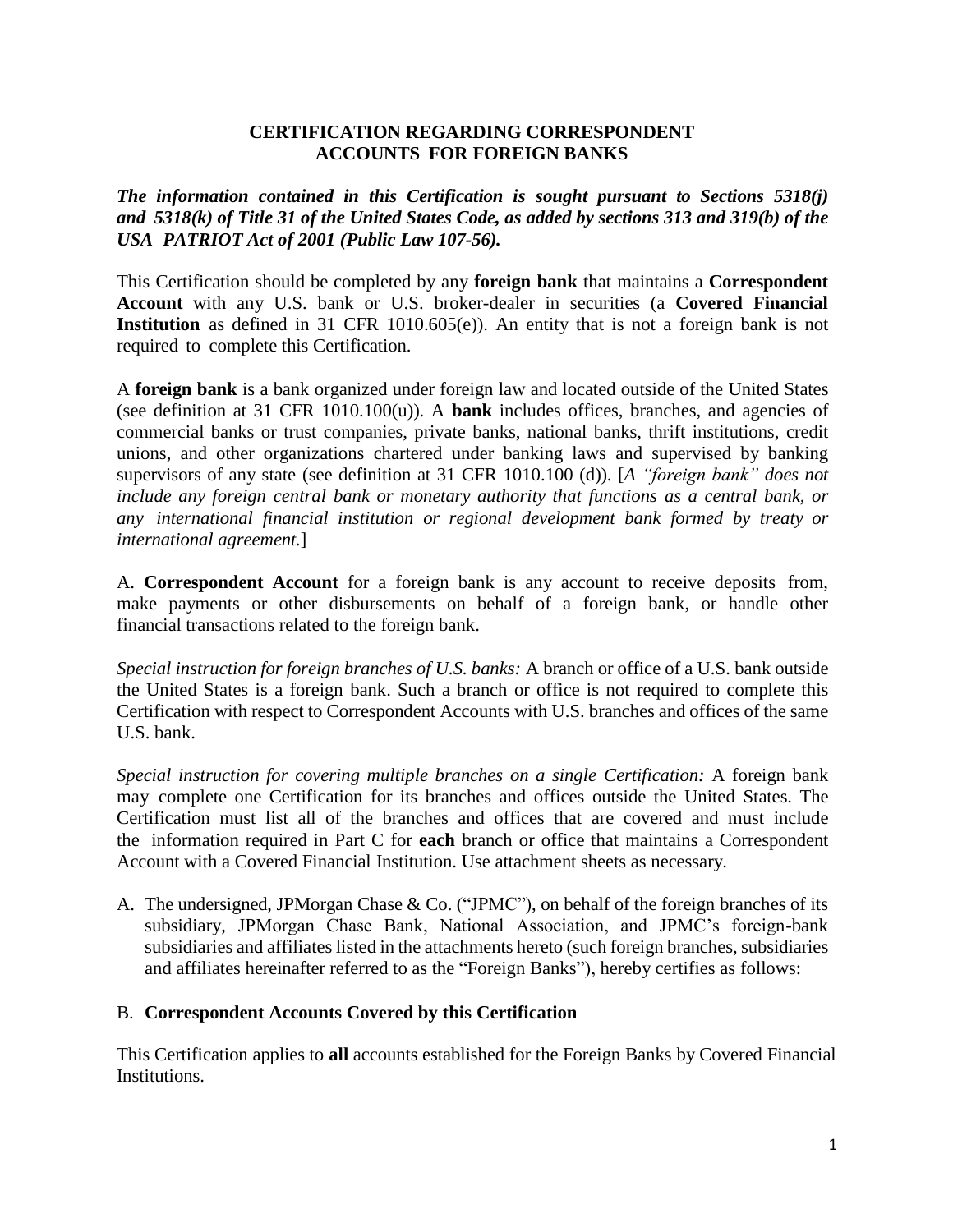# C. **Physical Presence/Regulated Affiliate Status**

Each Foreign Bank listed in Attachment 1 hereto maintains a physical presence in the country specified in Attachment 1. That means that each such Foreign Bank:

- Has a place of business at the street address indicated in Attachment 1, where the Foreign Bank employs one or more individuals on a full-time basis and maintains operating records related to its banking activities;
- Is authorized to conduct banking activities in the country where its place of business is located; and
- Is subject to inspection by the banking authorities identified in Attachment 1 that licensed the Foreign Bank to conduct banking activities.

Each Foreign Bank listed in Attachment 2 hereto does not have a physical presence in any country, but is a **regulated affiliate**. That means each such Foreign Bank:

- Is an affiliate of JPMorgan Chase Bank, N.A., a subsidiary of JPMC, which maintains a physical presence at 383 Madison Avenue, New York, NY 10017, United States of America, where it employs one or more persons on a full-time basis, maintains operating records relating to their banking activities, and is authorized to conduct banking activities; and
- Is subject to supervision by the Board of Governors of the Federal Reserve System, a banking authority that regulates JPMorgan Chase Bank, N.A.

#### D. **Indirect Use of Correspondent Accounts**

No Correspondent Account maintained by a Covered Financial Institution may be used to indirectly provide banking services to certain foreign banks. JPMC hereby certifies on behalf of the Foreign Banks that they do not use any Correspondent Account with a Covered Financial Institution to indirectly provide banking services to any foreign bank that does not maintain a physical presence in any country and that is not a regulated affiliate.

### E. **Ownership Information**

The Foreign Banks are directly or indirectly owned by JPMorgan Chase & Co., 383 Madison Avenue, New York, NY 10017, whose shares are publicly traded.

#### F. **Process Agent**

JPMorgan Chase Bank, N.A., Legal Papers Served, 14800 Frye Road, Fort Worth, TX 76155, is a resident of the United States and is authorized to accept service of legal process on behalf of the Foreign Banks from the Secretary of the Treasury or the Attorney General of the United States pursuant to Section 5318(k) of title 31, United States Code.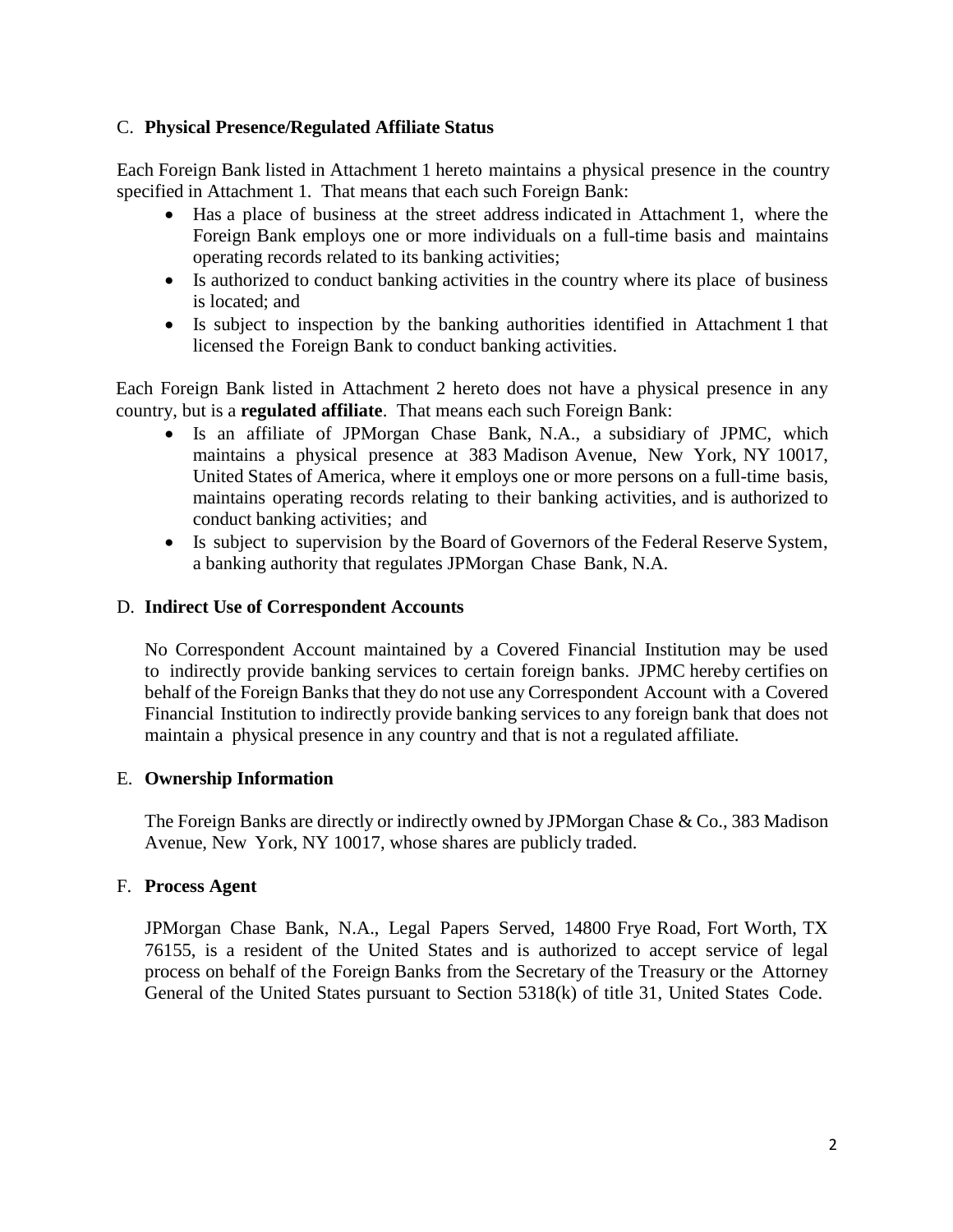## G. **General**

JPMC hereby agrees that notice will be given in writing to each Covered Financial Institution at which Foreign Bank maintains any Correspondent Account of any change in facts or circumstances reported in this Certification. Notification shall be given within 30 calendar days of such change.

JPMC understands that each Covered Financial Institution at which Foreign Bank maintains a Correspondent Account may provide a copy of this Certification to the Secretary of the Treasury and the Attorney General of the United States. JPMC further understands that the statements contained in this Certification may be transmitted to one or more departments or agencies of the United States of America for the purpose of fulfilling such departments' and agencies' governmental functions.

I, Peter J. Neilson, certify that I have read and understand this Certification, that the statements made in this Certification are complete and correct, and that I am authorized by JPMC to execute this Certification.

**JPMorgan Chase & Co., on behalf of the foreign branches of JPMorgan Chase Bank, National Association, and JPMorgan Chase & Co.'s foreign-bank subsidiaries and affiliates listed in the attachments hereto.**

/S/ - Peter J. Neilson

**Peter J. Neilson BSA/AML Officer** JPMorgan Chase & Co. Executed on this  $12<sup>th</sup>$  day of June 2020

**Received and reviewed by:** 

| Name:  |                                         |
|--------|-----------------------------------------|
| Title: |                                         |
| For:   |                                         |
|        | [Name of Covered Financial Institution] |

| Date: |  |
|-------|--|
|-------|--|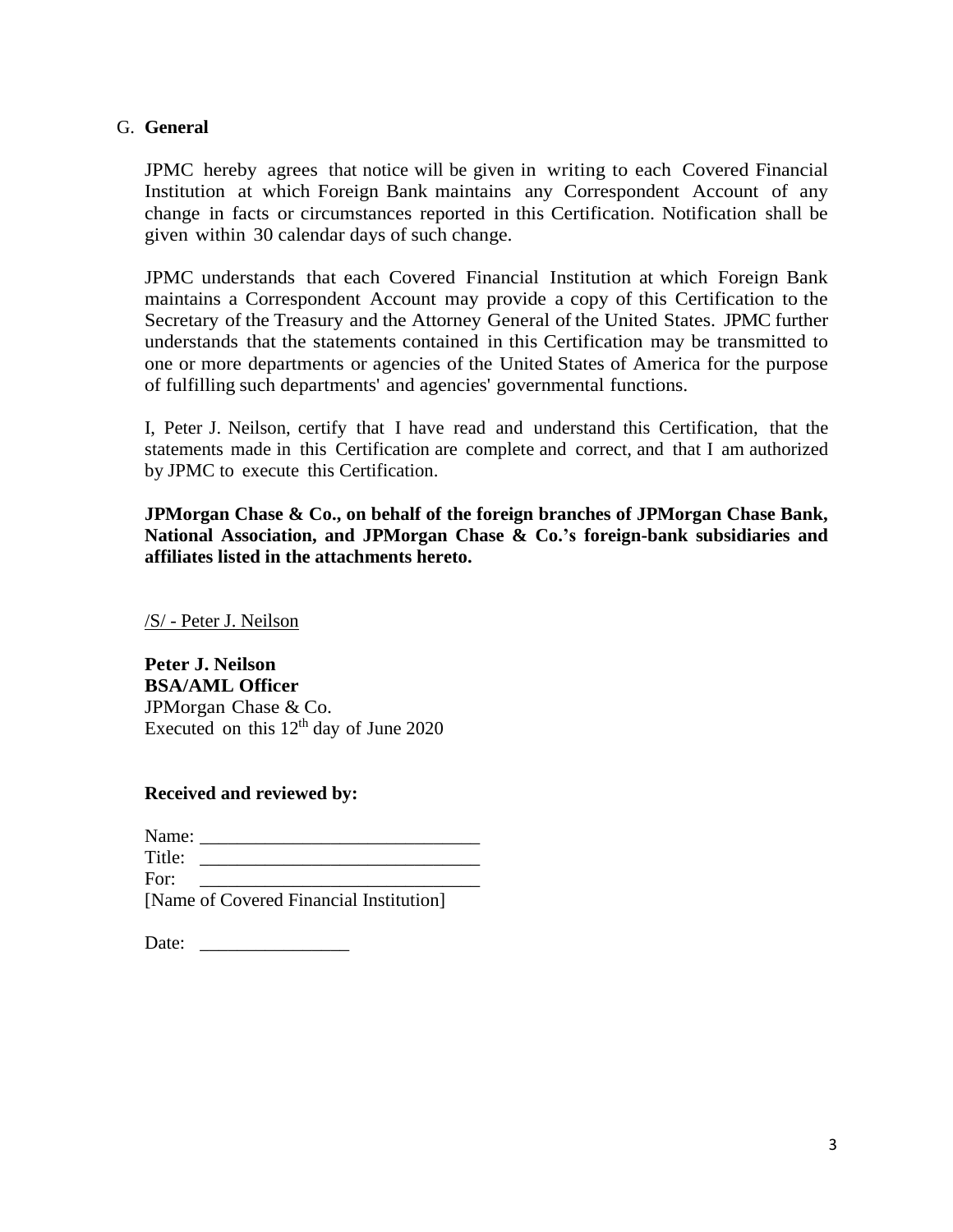# **ATTACHMENT 1 FOREIGN BANKS THAT MAINTAIN A PHYSICAL PRESENCE IN THE COUNTRY SPECIFIED**

| JPMorgan Chase & Co. - Foreign Bank Affiliates as of June 2020                                         |                                                                                                                                                  |                    |                       |                                                                                                                                                                                                                                                 |
|--------------------------------------------------------------------------------------------------------|--------------------------------------------------------------------------------------------------------------------------------------------------|--------------------|-----------------------|-------------------------------------------------------------------------------------------------------------------------------------------------------------------------------------------------------------------------------------------------|
| <b>Bank Name</b>                                                                                       | <b>Address</b>                                                                                                                                   | City               | <b>Country</b>        | <b>Regulators</b>                                                                                                                                                                                                                               |
| Banco J.P.<br>Morgan S.A.                                                                              | AV. BRIGADEIRO<br>FARIA LIMA, 3729,<br>6º-part, 10º-part,<br>11º, 12º-part, 13º-<br>part, 14º E 15º<br>floors, Sao Paulo,<br>04538-905, Brazil   | Sao Paulo          | <b>Brazil</b>         | Board of Governors of the<br>Federal Reserve System, Office<br>of the Comptroller of the<br>Currency, Central Bank of<br><b>Brazil, Brazilian Securities</b><br><b>Exchange Commission</b>                                                      |
| Banco J.P.<br>Morgan S.A -<br>Rio de Janeiro<br><b>Branch</b>                                          | Praia do Botafogo,<br>nº 228, 14º andar,<br>Sala 1402 - parte,<br>Botafogo, Rio de<br>Janeiro, 22250-<br>040, Brazil                             | Rio de Jeneiro     | <b>Brazil</b>         | Board of Governors of the<br>Federal Reserve System, Office<br>of the Comptroller of the<br>Currency, Central Bank of<br><b>Brazil, Brazilian Securities</b><br><b>Exchange Commission</b>                                                      |
| Banco J.P.<br>Morgan S.A. -<br><b>Belo Horizonte</b><br><b>Branch</b>                                  | Rua Antônio de<br>Albuquerque, nº<br>271, conjunto 13,<br><b>Bairro</b><br>Funcionários, Belo<br>Horizonte, 30112-<br>010, Brazil                | Belo<br>Horizonte  | <b>Brazil</b>         | Board of Governors of the<br>Federal Reserve System, Office<br>of the Comptroller of the<br>Currency, Central Bank of<br><b>Brazil, Brazilian Securities</b><br><b>Exchange Commission</b>                                                      |
| Banco J.P.<br>Morgan S.A. -<br>Curitiba Branch                                                         | Alameda Doutor<br>Carlos de<br>Carvalho, No. 555,<br>Cj. 232, 23 andar<br>Curitiba, Brazil<br>80430-180                                          | Curitiba           | <b>Brazil</b>         | Board of Governors of the<br>Federal Reserve System, Office<br>of the Comptroller of the<br>Currency, Central Bank of<br><b>Brazil, Brazilian Securities</b><br><b>Exchange Commission</b>                                                      |
| Banco J.P.<br>Morgan, S.A.,<br>Institucion de<br>Banca Multiple,<br>J.P. Morgan<br>Grupo<br>Financiero | Paseo de las<br>Palmas no 405,<br>16th floor, Lomas<br>de Chapultepec,<br>Distrito Federal,<br>Mexico City,<br>11000, Mexico<br>10 Butyrsky Val, | <b>Mexico City</b> | Mexico                | Board of Governors of the<br>Federal Reserve System, Office<br>of the Comptroller of the<br>Currency, Banco de México,<br>Secretaria de Hacienda y<br>Credito Publico, Comision<br>Nacional Bancaria y de Valores,<br>Board of Governors of the |
| CB "J.P. Morgan<br><b>Bank</b><br>International"<br>(LLC)                                              | 125047 Moscow,<br>Russia, Moscow,<br>125047, Russian<br>Federation                                                                               | Moscow             | Russian<br>Federation | Federal Reserve System, Office<br>of the Comptroller of the<br>Currency, Central Bank of<br>Russia                                                                                                                                              |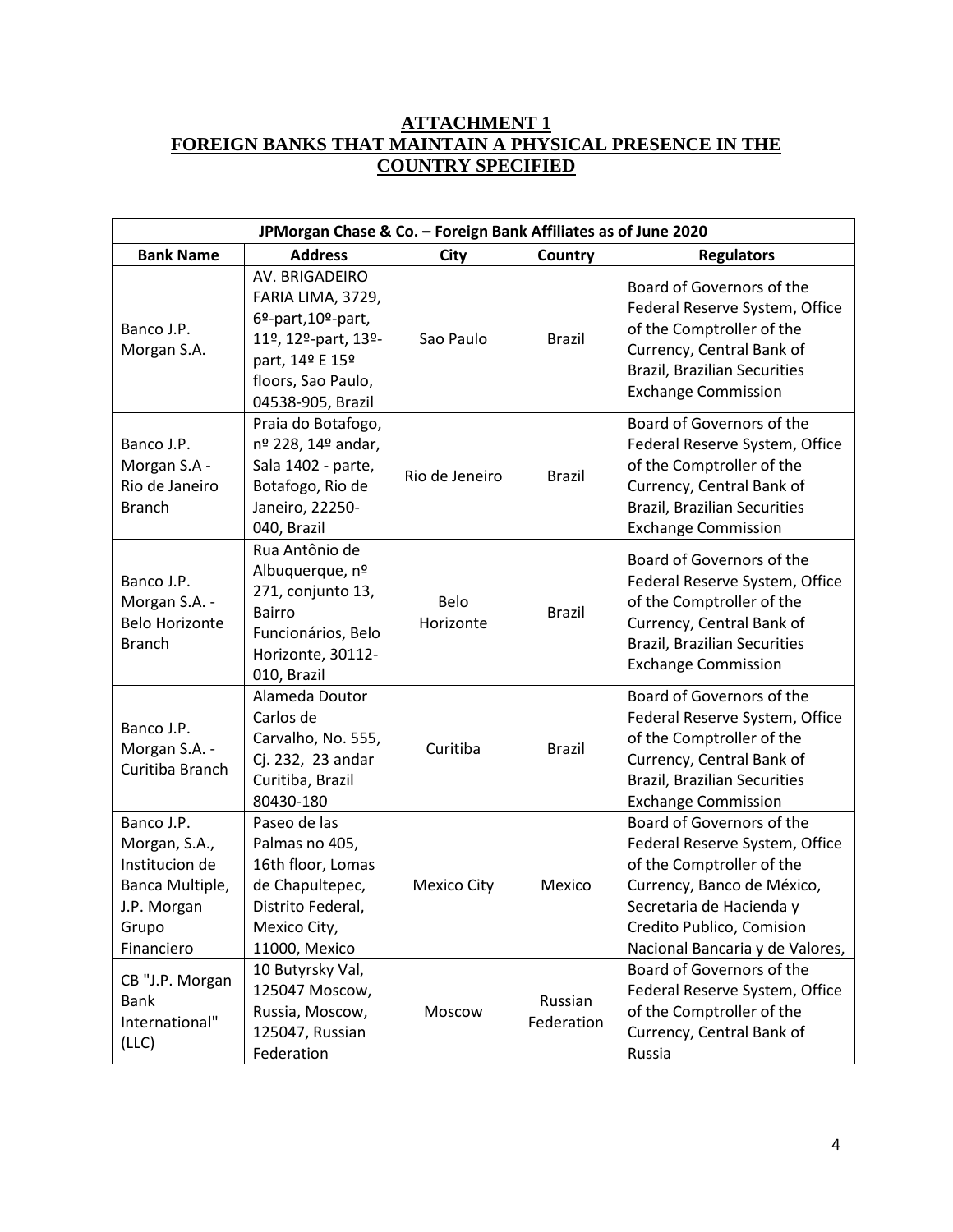| JPMorgan Chase & Co. - Foreign Bank Affiliates as of June 2020       |                                                                                                                       |            |             |                                                                                                                                                                                                                                                                                                                |
|----------------------------------------------------------------------|-----------------------------------------------------------------------------------------------------------------------|------------|-------------|----------------------------------------------------------------------------------------------------------------------------------------------------------------------------------------------------------------------------------------------------------------------------------------------------------------|
| <b>Bank Name</b>                                                     | <b>Address</b>                                                                                                        | City       | Country     | <b>Regulators</b>                                                                                                                                                                                                                                                                                              |
| J.P. Morgan<br>(Suisse) SA                                           | 8, rue de la<br>confederation, PO<br>Box 5160, 1211,<br>Geneva, 1211,<br>Switzerland,<br>Geneva, 1211,<br>Switzerland | Geneva     | Switzerland | Board of Governors of the<br>Federal Reserve System, Office<br>of the Comptroller of the<br>Currency, Swiss Financial<br>Market Supervisory Authority                                                                                                                                                          |
| J.P. Morgan<br>(Suisse) SA -<br>Zurich Branch                        | Dreikoenigstrasse<br>37, Floor 01,<br>Zurich, 8022,<br>Switzerland                                                    | Zurich     | Switzerland | Board of Governors of the<br>Federal Reserve System, Office<br>of the Comptroller of the<br>Currency, Swiss Financial<br>Market Supervisory Authority                                                                                                                                                          |
| J.P. Morgan AG                                                       | TaunusTurm,<br>Taunustor 1,<br>Frankfurt am<br>Main, Frankfurt,<br>60310, Germany                                     | Frankfurt  | Germany     | Board of Governors of the<br>Federal Reserve System, Office<br>of the Comptroller of the<br>Currency, Bundesanstalt fur<br>Finanzdienstleistungsaufsicht                                                                                                                                                       |
| J.P. Morgan AG<br>- Copenhagen<br>Branch filial af<br>J.P. Morgan AG | Kalvebod Brygge<br>39, Copenhagen,<br>1560, Denmark                                                                   | Copenhagen | Denmark     | Board of Governors of the<br>Federal Reserve System, Office<br>of the Comptroller of the<br>Currency, Bundesanstalt für<br>Finanzdienstleistungsaufsicht<br>(BaFin), European Central<br>Bank, The Danish Financial<br><b>Supervisory Authority</b><br>(Finanstilsynet)                                        |
| J.P. Morgan AG<br>(Spółka Akcyjna)<br>oddzial w Polsce               | AL JANA PAWLA II<br>19, Warsaw, 00-<br>854, Poland                                                                    | Warsaw     | Poland      | Board of Governors of the<br>Federal Reserve System, Office<br>of the Comptroller of the<br>Currency, Bundesanstalt für<br>Finanzdienstleistungsaufsicht<br>(BaFin), European Central<br>Bank, National Bank of Poland<br>(NBP), Polish Financial<br>Supervisory Authority (KNF),<br>Ministry of Finance (MoF) |
| J.P. Morgan AG<br>Amsterdam<br><b>Branch</b>                         | WTC Tower B,<br>Strawinskylaan<br>1135, Amsterdam,<br>1077 XX,<br>Netherlands                                         | Amsterdam  | Netherlands | Board of Governors of the<br>Federal Reserve System, Office<br>of the Comptroller of the<br>Currency, Bundesanstalt für<br>Finanzdienstleistungsaufsicht<br>(BaFin), European Central<br>Bank, De Nederlandsche Bank<br>(DNB), Autoriteit Financiële<br>Markten (AFM)                                          |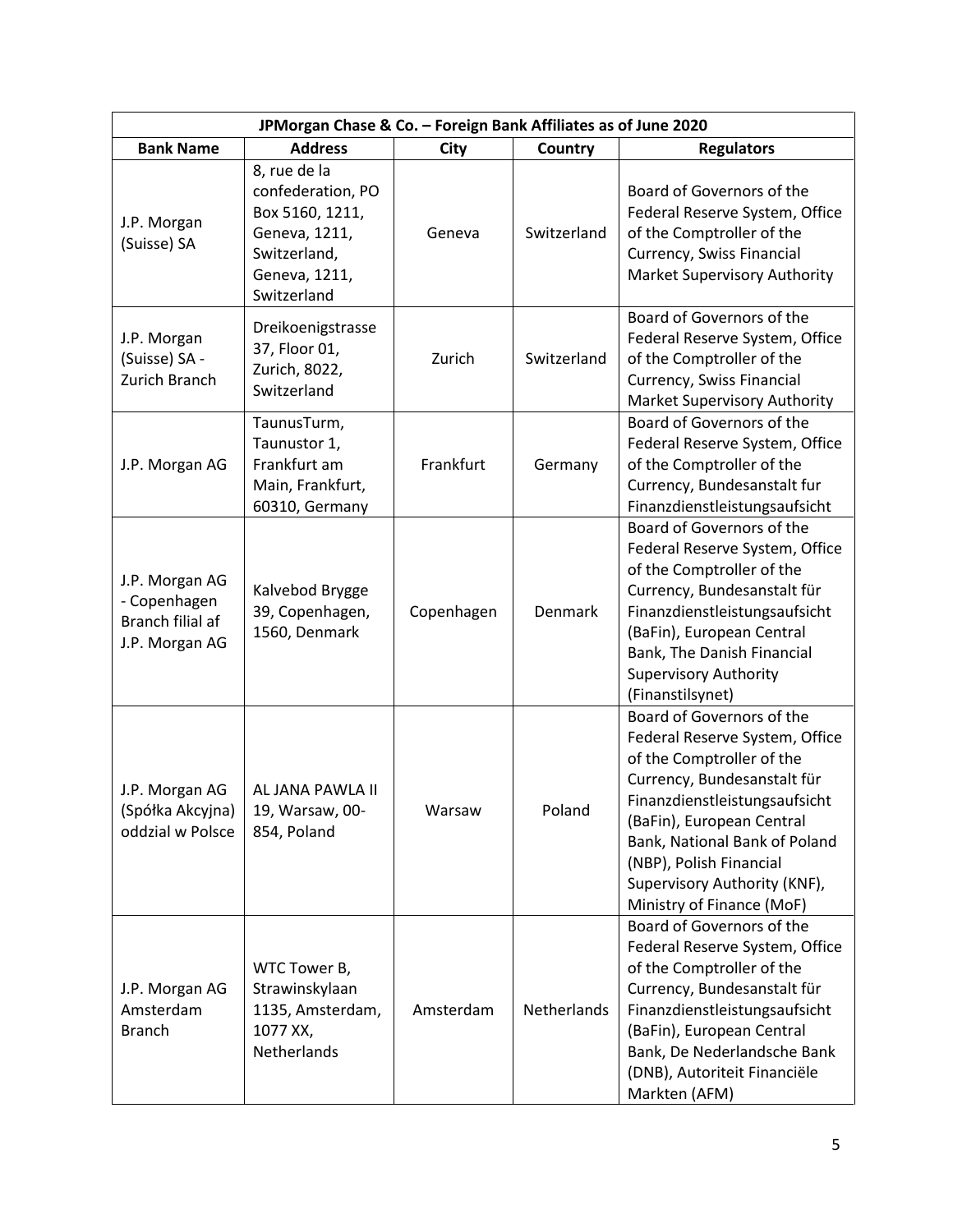|                                          | JPMorgan Chase & Co. - Foreign Bank Affiliates as of June 2020           |                 |                   |                                                                                                                                                                                                                                                                                           |
|------------------------------------------|--------------------------------------------------------------------------|-----------------|-------------------|-------------------------------------------------------------------------------------------------------------------------------------------------------------------------------------------------------------------------------------------------------------------------------------------|
| <b>Bank Name</b>                         | <b>Address</b>                                                           | City            | Country           | <b>Regulators</b>                                                                                                                                                                                                                                                                         |
| J.P. Morgan AG<br><b>Brussels Branch</b> | <b>BOULEVARD DU</b><br>ROI ALBERT II, 1,<br>Brussels, B-1210,<br>Belgium | <b>Brussels</b> | Belgium           | Board of Governors of the<br>Federal Reserve System, Office<br>of the Comptroller of the<br>Currency, Bundesanstalt für<br>Finanzdienstleistungsaufsicht<br>(BaFin), European Central<br>Bank, Banque Nationale de<br>Belgique (BNB), Financial<br>Services & Markets Authority<br>(FSMA) |
| J.P. Morgan AG<br>London Branch          | 25 Bank Street,<br>Canary Wharf,<br>London, E14 5JP,<br>United Kingdom   | London          | United<br>Kingdom | Board of Governors of the<br>Federal Reserve System, Office<br>of the Comptroller of the<br>Currency, Bundesanstalt für<br>Finanzdienstleistungsaufsicht<br>(BaFin), European Central<br><b>Bank, Financial Conduct</b><br>Authority, Prudential<br><b>Regulation Authority</b>           |
| J.P. Morgan AG<br>Milan Branch           | Via Catena 4,<br>Milan, 20121, Italy                                     | Milan           | Italy             | Board of Governors of the<br>Federal Reserve System, Office<br>of the Comptroller of the<br>Currency, Bundesanstalt für<br>Finanzdienstleistungsaufsicht<br>(BaFin), European Central<br>Bank, Commissione Nazionale<br>per la Societa e la Borsa<br>(CONSOB), Bank of Italy (BOI)        |
| J.P. Morgan AG<br>Oslo Branch            | Tordenskioldsgate<br>6, Oslo, 0160,<br>Norway                            | Oslo            | Norway            | Board of Governors of the<br>Federal Reserve System, Office<br>of the Comptroller of the<br>Currency, Bundesanstalt für<br>Finanzdienstleistungsaufsicht<br>(BaFin), European Central<br>Bank, The Norwegian Financial<br><b>Supervisory Authority</b><br>(Finanstilsynet)                |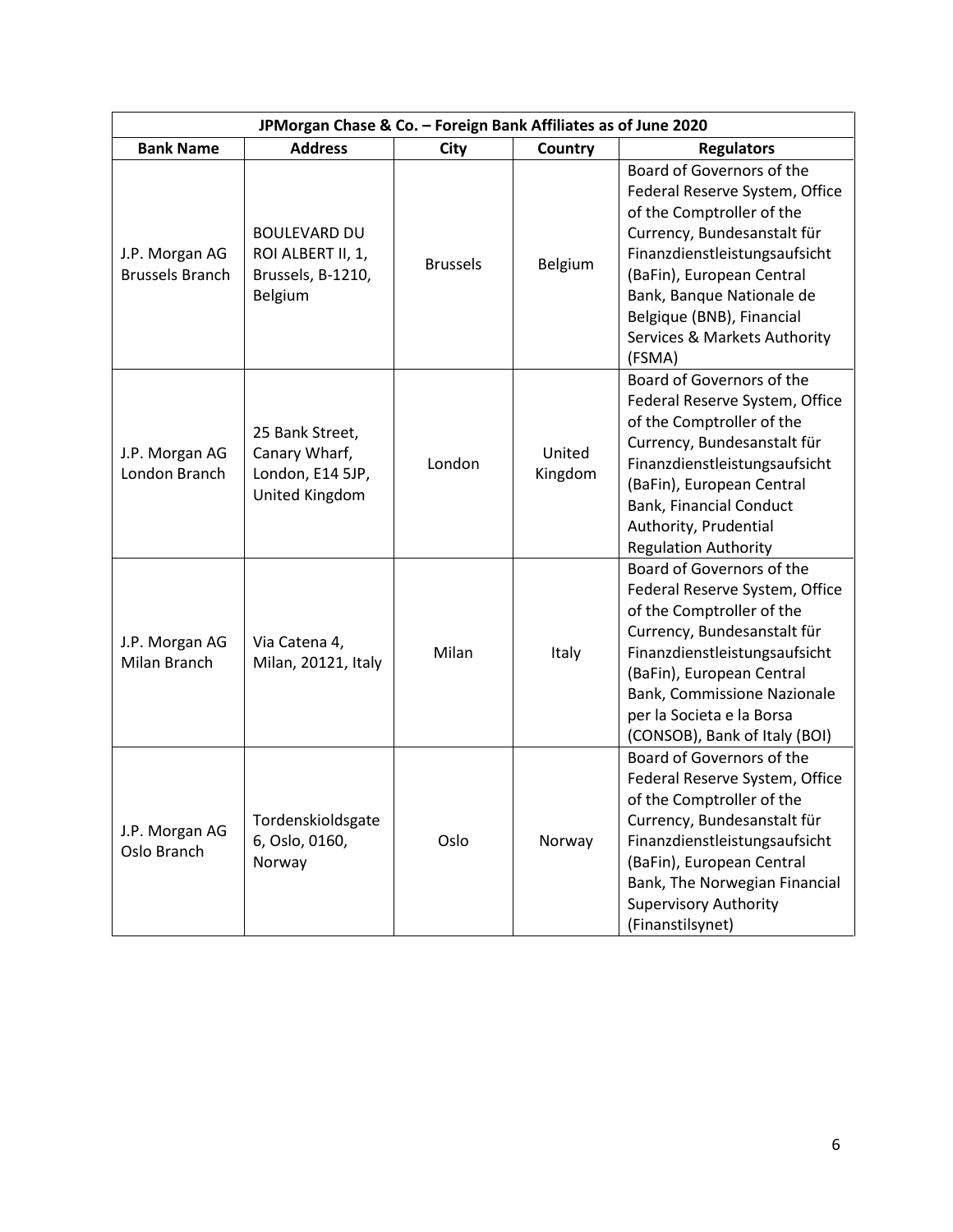| JPMorgan Chase & Co. - Foreign Bank Affiliates as of June 2020    |                                                                                                      |           |         |                                                                                                                                                                                                                                                                                                        |
|-------------------------------------------------------------------|------------------------------------------------------------------------------------------------------|-----------|---------|--------------------------------------------------------------------------------------------------------------------------------------------------------------------------------------------------------------------------------------------------------------------------------------------------------|
| <b>Bank Name</b>                                                  | <b>Address</b>                                                                                       | City      | Country | <b>Regulators</b>                                                                                                                                                                                                                                                                                      |
| J.P. Morgan AG<br>Paris Branch                                    | 14, Place<br>Vendome, Paris,<br>75001, France                                                        | Paris     | France  | Board of Governors of the<br>Federal Reserve System, Office<br>of the Comptroller of the<br>Currency, Bundesanstalt für<br>Finanzdienstleistungsaufsicht<br>(BaFin), European Central<br>Bank, Autorité de Contrôle<br>Prudential et de Resolution<br>(ACPR), Autorite des Marches<br>Financiers (AMF) |
| J.P. Morgan AG,<br>Stockholm<br><b>Bankfilial</b>                 | Hamngatan 15,<br>Stockholm, 11147,<br>Sweden                                                         | Stockholm | Sweden  | Board of Governors of the<br>Federal Reserve System, Office<br>of the Comptroller of the<br>Currency, Bundesanstalt für<br>Finanzdienstleistungsaufsicht<br>(BaFin), European Central<br>Bank, The Swedish Financial<br>Supervisory Authority (SFSA)                                                   |
| J.P. Morgan AG,<br>Sucursal en<br>Espana                          | Piramide Building,<br>Paseo de la<br>Castellana, 31,<br>Madrid, 28046,<br>Spain                      | Madrid    | Spain   | Board of Governors of the<br>Federal Reserve System, Office<br>of the Comptroller of the<br>Currency, Bundesanstalt für<br>Finanzdienstleistungsaufsicht<br>(BaFin), European Central<br>Bank, Bank of Spain<br>Spanish Securities Exchange<br>Commission (CNMV)                                       |
| J.P. Morgan<br>Banco de<br>Inversión                              | Avenida Miguel<br>Dasso 104, Piso 6,<br>San Isidro, Lima,<br>15073, Peru                             | Lima      | Peru    | Board of Governors of the<br>Federal Reserve System, Office<br>of the Comptroller of the<br>Currency, Superintendencia de<br>Banca, Seguros y AFP                                                                                                                                                      |
| J.P. Morgan<br>Bank (Ireland)<br><b>Public Limited</b><br>Company | J.P. Morgan, 200<br>Capital Dock, 79<br>Sir John<br>Rogerson's Quay,<br>Dublin, D02 RK57,<br>Ireland | Dublin    | Ireland | Board of Governors of the<br>Federal Reserve System, Office<br>of the Comptroller of the<br>Currency, Central Bank of<br>Ireland                                                                                                                                                                       |
| J.P. Morgan<br><b>Bank Canada</b>                                 | 66 Wellington<br>Street West, Suite<br>4500, Toronto,<br>ON, M5k 1E7,<br>Canada                      | Toronto   | Canada  | Board of Governors of the<br>Federal Reserve System, Office<br>of the Comptroller of the<br>Currency, Office of the<br>Superintendent of Financial<br>Institutions                                                                                                                                     |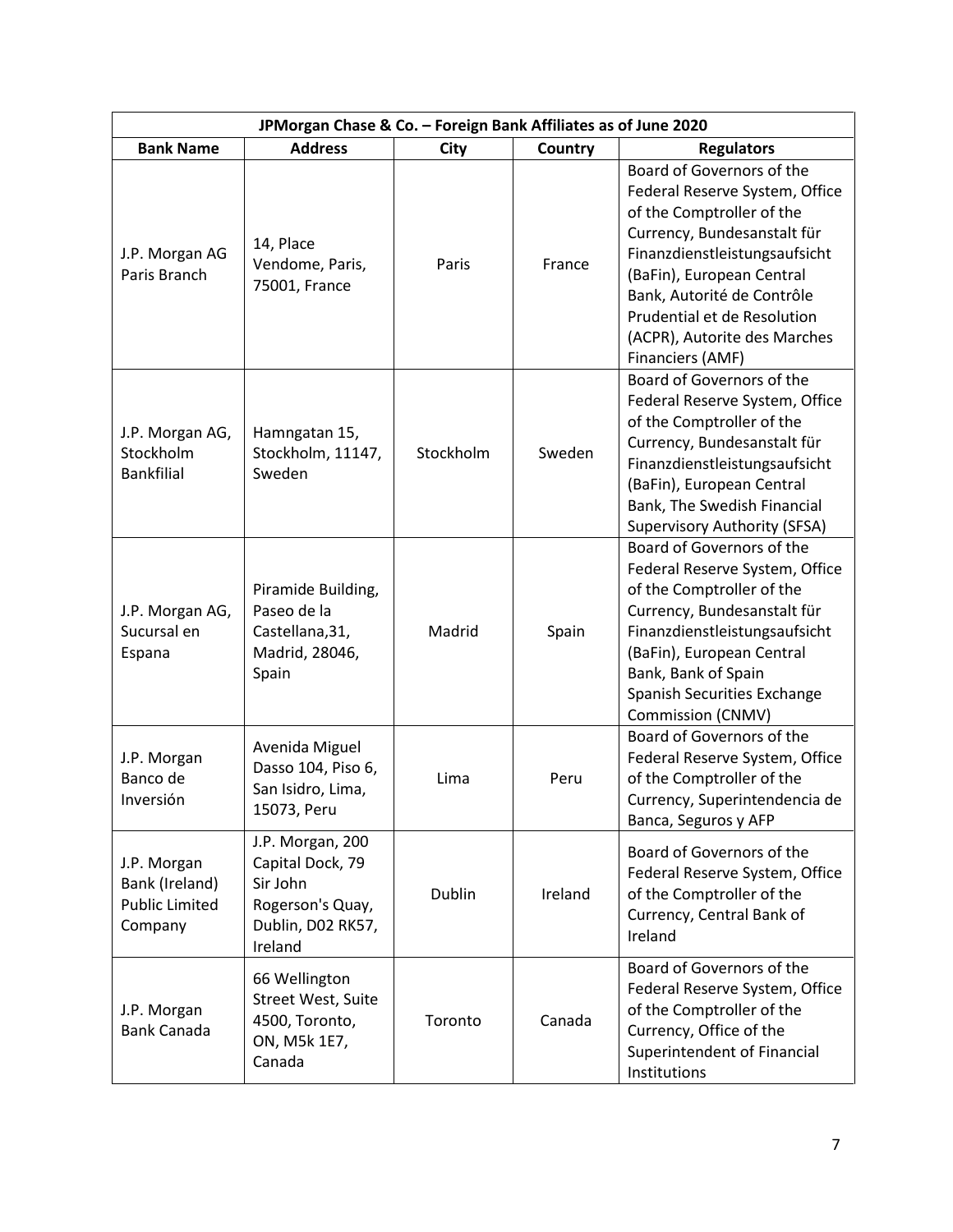|                                                                                                       | JPMorgan Chase & Co. - Foreign Bank Affiliates as of June 2020                                      |                 |                   |                                                                                                                                                                                                                                                                              |  |
|-------------------------------------------------------------------------------------------------------|-----------------------------------------------------------------------------------------------------|-----------------|-------------------|------------------------------------------------------------------------------------------------------------------------------------------------------------------------------------------------------------------------------------------------------------------------------|--|
| <b>Bank Name</b>                                                                                      | <b>Address</b>                                                                                      | City            | Country           | <b>Regulators</b>                                                                                                                                                                                                                                                            |  |
| J.P. Morgan<br><b>Bank</b><br>Luxembourg<br>S.A.                                                      | European Bank &<br>Business Centre, 6,<br>route de Treves,<br>Senningerberg, L-<br>2633, Luxembourg | Luxembourg      | Luxembourg        | Board of Governors of the<br>Federal Reserve System, Office<br>of the Comptroller of the<br>Currency, Commission de<br>Surveillance du Secteur<br>Financier                                                                                                                  |  |
| J.P. Morgan<br><b>Bank</b><br>Luxembourg<br>$S.A. -$<br>Amsterdam<br><b>Branch</b>                    | Strawinskylaan<br>1135, Amsterdam,<br>1077XX,<br>Netherlands                                        | Amsterdam       | Netherlands       | Board of Governors of the<br>Federal Reserve System, Office<br>of the Comptroller of the<br>Currency, Commission de<br>Surveillance du Secteur<br>Financier, De Nederlandsche<br>Bank, Dutch Authority for the<br>Financial Markets (Autoriteit<br>Financiële Markten - AFM) |  |
| J.P. Morgan<br><b>Bank</b><br>Luxembourg<br>S.A. - Brussels<br><b>Branch</b>                          | 1 Boulevard Du<br>Roi Albert II,<br>Brussels, B-1210,<br>Belgium                                    | <b>Brussels</b> | Belgium           | Board of Governors of the<br>Federal Reserve System, Office<br>of the Comptroller of the<br>Currency, Commission de<br>Surveillance du Secteur<br>Financier, Belgian National<br>Bank, Belgian Financial<br>Services and Markets Authority                                   |  |
| J.P. Morgan<br><b>Bank</b><br>Luxembourg<br>S.A. - London<br><b>Branch</b>                            | 25 Bank Street,<br>Canary Wharf,<br>London, E14 5JP,<br>United Kingdom                              | London          | United<br>Kingdom | Board of Governors of the<br>Federal Reserve System, Office<br>of the Comptroller of the<br>Currency, Commission de<br>Surveillance du Secteur<br>Financier, Financial Conduct<br>Authority (FCA), Prudential<br><b>Regulation Authority (PRA)</b>                           |  |
| J.P. Morgan<br><b>Bank</b><br>Luxembourg<br>S.A. - Madrid<br><b>Branch</b><br>(Sucursal en<br>España) | Jose Ortega y<br>Gasset, 29, 2nd<br>Floor, Madrid<br>28006, Spain,<br>Madrid, 28006,<br>Spain       | Madrid          | Spain             | Board of Governors of the<br>Federal Reserve System, Office<br>of the Comptroller of the<br>Currency, Commission de<br>Surveillance du Secteur<br>Financier, Bank of Spain                                                                                                   |  |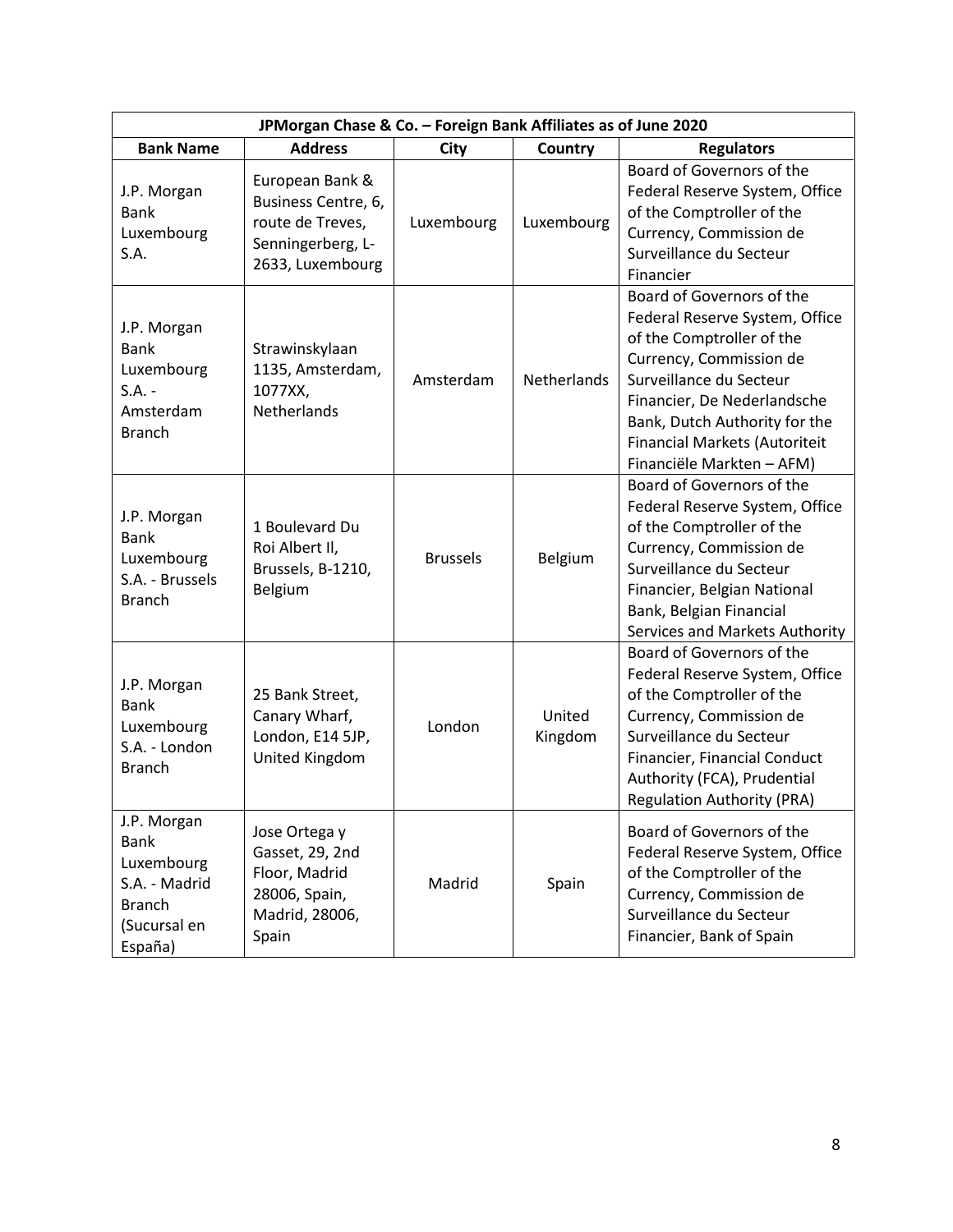| JPMorgan Chase & Co. - Foreign Bank Affiliates as of June 2020                   |                                                                    |               |         |                                                                                                                                                                                                                                    |
|----------------------------------------------------------------------------------|--------------------------------------------------------------------|---------------|---------|------------------------------------------------------------------------------------------------------------------------------------------------------------------------------------------------------------------------------------|
| <b>Bank Name</b>                                                                 | <b>Address</b>                                                     | City          | Country | <b>Regulators</b>                                                                                                                                                                                                                  |
| J.P. Morgan<br><b>Bank</b><br>Luxembourg<br>S.A. - Milan<br><b>Branch</b>        | VIA A. CATENA, 4,<br>Milan, 20121, Italy                           | Milan         | Italy   | Board of Governors of the<br>Federal Reserve System, Office<br>of the Comptroller of the<br>Currency, Commission de<br>Surveillance du Secteur<br>Financier, Banca d'Italia,<br>Commissione Nazionale per le<br>Societa e la Borsa |
| J.P. Morgan<br><b>Bank</b><br>Luxembourg<br>S.A. - Oslo<br><b>Branch</b>         | Tordenskioldsgate<br>6, Oslo, 0160,<br>Norway                      | Oslo          | Norway  | Board of Governors of the<br>Federal Reserve System, Office<br>of the Comptroller of the<br>Currency, Commission de<br>Surveillance du Secteur<br>Financier, Finanstilsynet -<br><b>Financial Supervisory Authority</b>            |
| J.P. Morgan<br><b>Bank</b><br>Luxembourg<br>S.A.- Helsingin<br>sivuliike         | Aleksanterinkatu<br>44 A, Helsinki,<br>00100, Finland              | Helsinki      | Finland | Board of Governors of the<br>Federal Reserve System, Office<br>of the Comptroller of the<br>Currency, Commission de<br>Surveillance du Secteur<br>Financier, Finansinspektionen<br>- Financial Supervisory<br>Authority            |
| J.P. Morgan<br><b>Bank</b><br>Luxembourg<br>S.A.- Stockholm<br><b>Bankfilial</b> | Hamngatan 15,<br>Stockholm, 11147,<br>Sweden                       | Stockholm     | Sweden  | Board of Governors of the<br>Federal Reserve System, Office<br>of the Comptroller of the<br>Currency, Commission de<br>Surveillance du Secteur<br>Financier, Finansinspektionen<br>- Financial Supervisory<br>Authority            |
| J.P. Morgan<br><b>Bank</b><br>Luxembourg<br>S.A., Dublin<br><b>Branch</b>        | 1 Georges Dock,<br>IFSC, Dublin 1,<br>Dublin, D01 W213,<br>Ireland | <b>Dublin</b> | Ireland | Board of Governors of the<br>Federal Reserve System, Office<br>of the Comptroller of the<br>Currency, Commission de<br>Surveillance du Secteur<br>Financier, Central Bank of<br>Ireland                                            |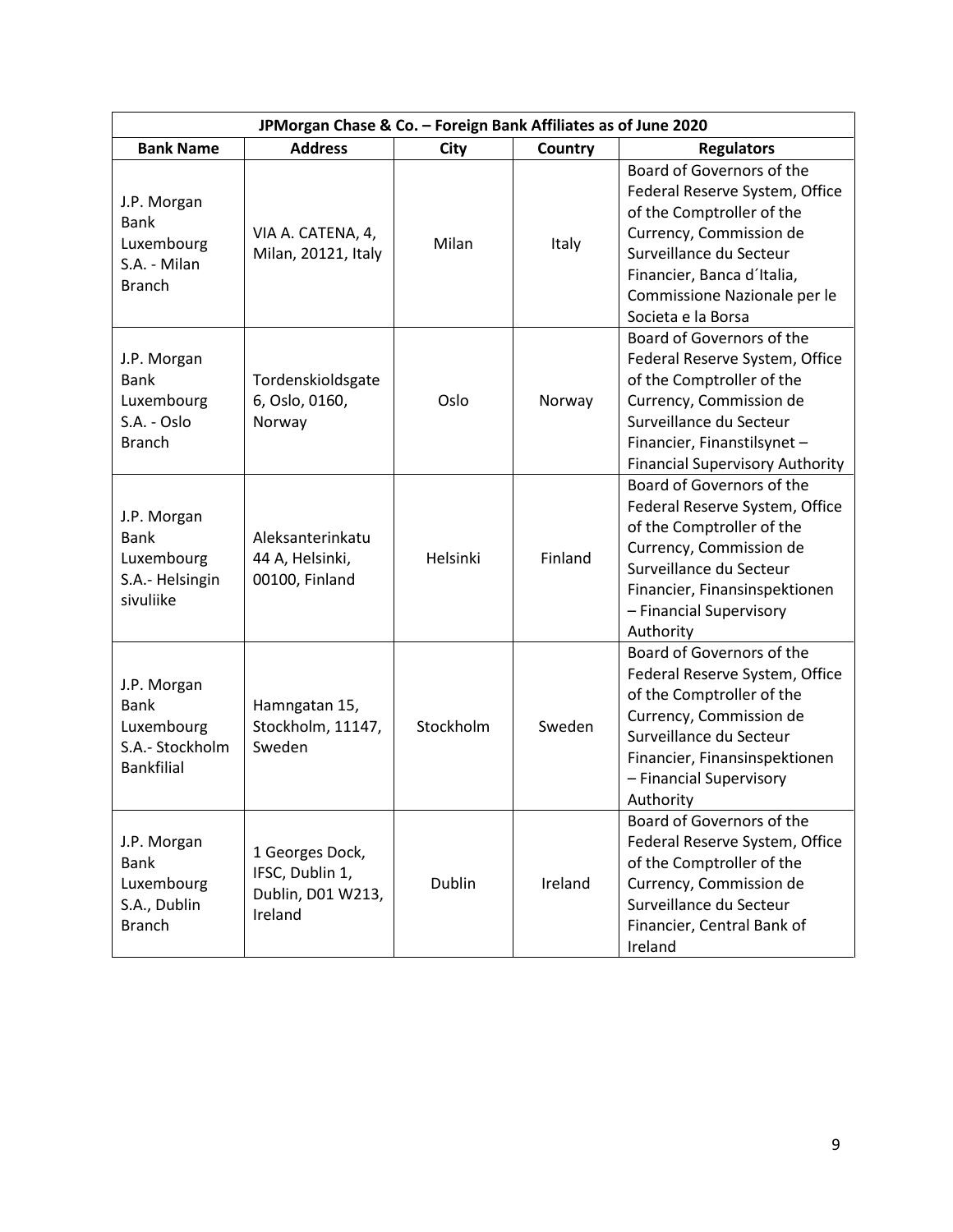| JPMorgan Chase & Co. - Foreign Bank Affiliates as of June 2020                                                     |                                                                                                          |               |                   |                                                                                                                                                                                                                                                       |
|--------------------------------------------------------------------------------------------------------------------|----------------------------------------------------------------------------------------------------------|---------------|-------------------|-------------------------------------------------------------------------------------------------------------------------------------------------------------------------------------------------------------------------------------------------------|
| <b>Bank Name</b>                                                                                                   | <b>Address</b>                                                                                           | City          | Country           | <b>Regulators</b>                                                                                                                                                                                                                                     |
| J.P. Morgan<br><b>Bank</b><br>Luxembourg<br>S.A., Frankfurt<br><b>Branch</b>                                       | TaunusTurm,<br>Taunustor 1,<br>Frankfurt, 60310,<br>Germany                                              | Frankfurt     | Germany           | Board of Governors of the<br>Federal Reserve System, Office<br>of the Comptroller of the<br>Currency, Commission de<br>Surveillance du Secteur<br>Financier, Deutsche<br>Bundesbank,<br>Bundesanstalt für<br>Finanzdienstleistungsaufsicht<br>(BaFin) |
| J.P. Morgan<br><b>Bank</b><br>Luxembourg,<br>Copenhagen Br,<br>filial af J.P.<br>Morgan Bank<br>Luxembourg<br>S.A. | Kalvebod Brygge<br>39, København V,<br>1560, Denmark                                                     | Copenhagen    | Denmark           | Board of Governors of the<br>Federal Reserve System, Office<br>of the Comptroller of the<br>Currency, Commission de<br>Surveillance du Secteur<br>Financier, Finanstilsynet -<br><b>Financial Supervisory Authority</b>                               |
| J.P. Morgan<br>Chase Bank<br>Berhad                                                                                | Level 18 Integra<br>Tower, The<br>Intermark, 348<br>Jalan Tun Razak,<br>Kuala Lumpur,<br>50400, Malaysia | Kuala Lumpar  | Malaysia          | Board of Governors of the<br>Federal Reserve System, Office<br>of the Comptroller of the<br>Currency, Bank Negara<br>Malaysia                                                                                                                         |
| J.P. MORGAN<br><b>DUBLIN PUBLIC</b><br><b>LIMITED</b><br><b>COMPANY</b>                                            | J.P. Morgan, 200<br>Capital Dock, 79<br>Sir John<br>Rogerson's Quay,<br>Dublin, D02 RK57,<br>Ireland     | <b>Dublin</b> | Ireland           | Board of Governors of the<br>Federal Reserve System, Office<br>of the Comptroller of the<br>Currency, Central Bank of<br>Ireland                                                                                                                      |
| J.P. Morgan<br>Europe (UK),<br>Copenhagen Br,<br>filial af J.P.<br>Morgan Europe<br>Ltd,<br>Storbritannien         | Kalvebod Brygge<br>39-41, 1560<br>Kobenhavn V,<br>Copenhagen,<br>1560, Denmark                           | Copenhagen    | Denmark           | Board of Governors of the<br>Federal Reserve System, Office<br>of the Comptroller of the<br>Currency, Financial Conduct<br>Authority, Prudential<br>Regulation Authority,<br>Finanstilsynet                                                           |
| J.P. MORGAN<br><b>EUROPE</b><br>LIMITED                                                                            | 25 Bank Street,<br>Canary Wharf,<br>London, E14 5JP,<br>England                                          | London        | United<br>Kingdom | Board of Governors of the<br>Federal Reserve System, Office<br>of the Comptroller of the<br>Currency, Financial Conduct<br>Authority, Prudential<br><b>Regulation Authority</b>                                                                       |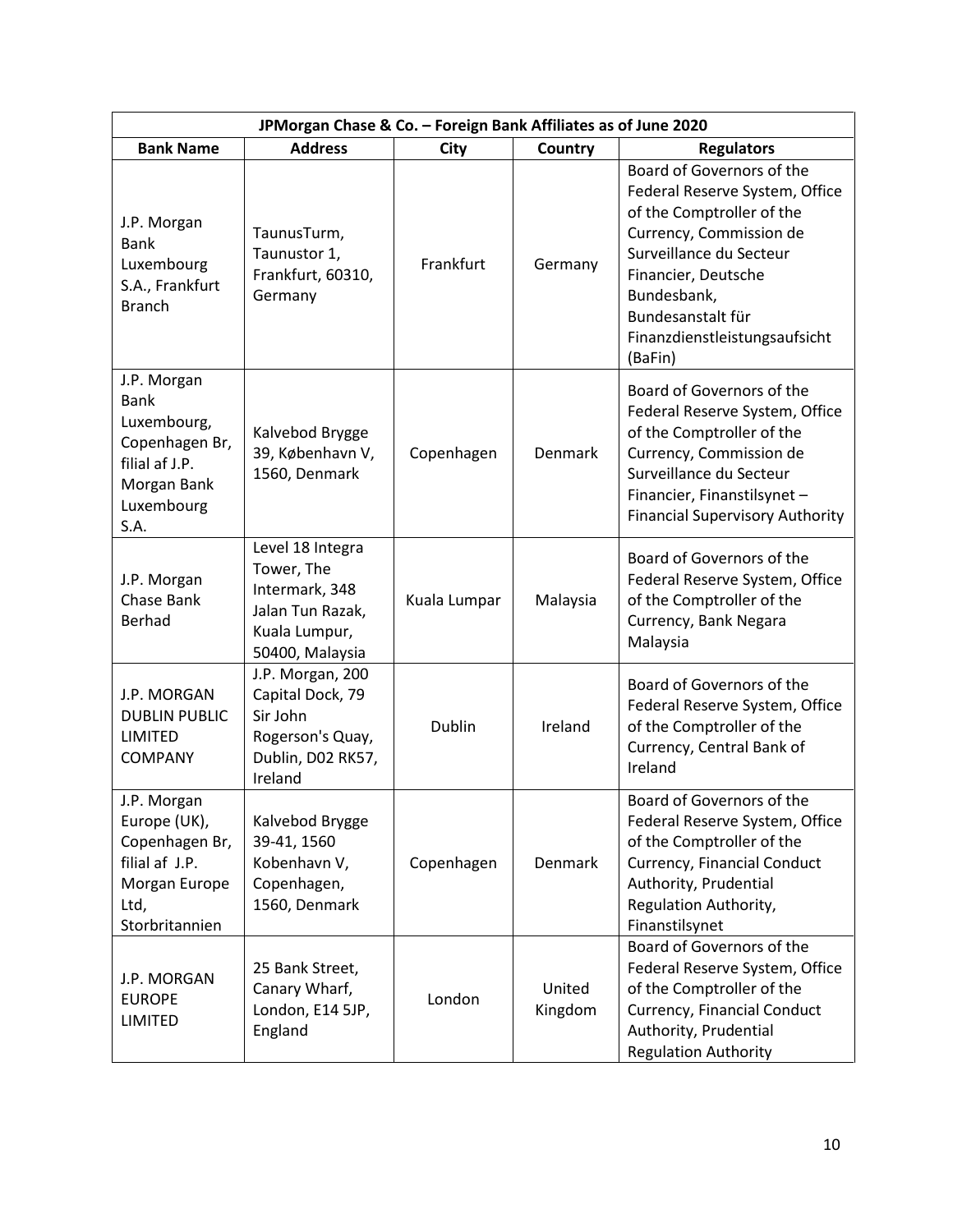| JPMorgan Chase & Co. - Foreign Bank Affiliates as of June 2020               |                                                                                                        |                 |             |                                                                                                                                                                                                         |
|------------------------------------------------------------------------------|--------------------------------------------------------------------------------------------------------|-----------------|-------------|---------------------------------------------------------------------------------------------------------------------------------------------------------------------------------------------------------|
| <b>Bank Name</b>                                                             | <b>Address</b>                                                                                         | <b>City</b>     | Country     | <b>Regulators</b>                                                                                                                                                                                       |
| J.P. Morgan<br><b>Europe Limited</b><br>(UK), Stockholm<br><b>Bankfilial</b> | Hamngatan 15,111<br>47, Stockholm,<br>Stockholm, 111<br>47, Sweden                                     | Stockholm       | Sweden      | Board of Governors of the<br>Federal Reserve System, Office<br>of the Comptroller of the<br>Currency, Financial Conduct<br>Authority, Prudential<br>Regulation Authority,<br>Finansinspektionen         |
| J.P. Morgan<br><b>Europe Limited</b><br>sp. z o.o.<br>Oddzial w<br>Polsce    | AL JANA PAWLA II<br>19, Warsaw, 00-<br>854, Poland                                                     | Warsaw          | Poland      | Board of Governors of the<br>Federal Reserve System, Office<br>of the Comptroller of the<br>Currency, Financial Conduct<br>Authority, Prudential<br>Regulation Authority, Komisja<br>Nadzoru Finansoweg |
| J.P. Morgan<br>Europe Limited,<br>Amsterdam<br><b>Branch</b>                 | <b>World Trade</b><br>Centre, Tower B,<br>Strawinskylaan<br>1135, Amsterdam,<br>1077XX,<br>Netherlands | Amsterdam       | Netherlands | Board of Governors of the<br>Federal Reserve System, Office<br>of the Comptroller of the<br>Currency, De Nederlandsche<br><b>Bank</b>                                                                   |
| J.P. Morgan<br>Europe Limited,<br><b>Brussels Branch</b>                     | Boulevard du Roi<br>Albert II, 1, 1210<br>Brussels, Belgium,<br>Brussels, 1210,<br>Belgium             | <b>Brussels</b> | Belgium     | Board of Governors of the<br>Federal Reserve System, Office<br>of the Comptroller of the<br>Currency, National Bank of<br>Belgium, Financial Services and<br><b>Markets Authority</b>                   |
| J.P. Morgan<br>Europe Limited,<br>Helsingin<br>sivuliike                     | Aleksanterinkatu<br>44a, FI -00100,<br>Helsinki, Helsinki,<br>FI-00100, Finland                        | Helsinki        | Finland     | Board of Governors of the<br>Federal Reserve System, Office<br>of the Comptroller of the<br>Currency, Financial Conduct<br>Authority, Prudential<br>Regulation Authority,<br>Finanssivalvonta           |
| J.P. Morgan<br>Europe Limited,<br>Oslo Branch                                | Tordenskiolds gate<br>6, OSLO, 0160,<br>Norway                                                         | Oslo            | Norway      | Board of Governors of the<br>Federal Reserve System, Office<br>of the Comptroller of the<br>Currency, Financial Conduct<br>Authority, Prudential<br>Regulation Authority,<br>Finanstilsynet             |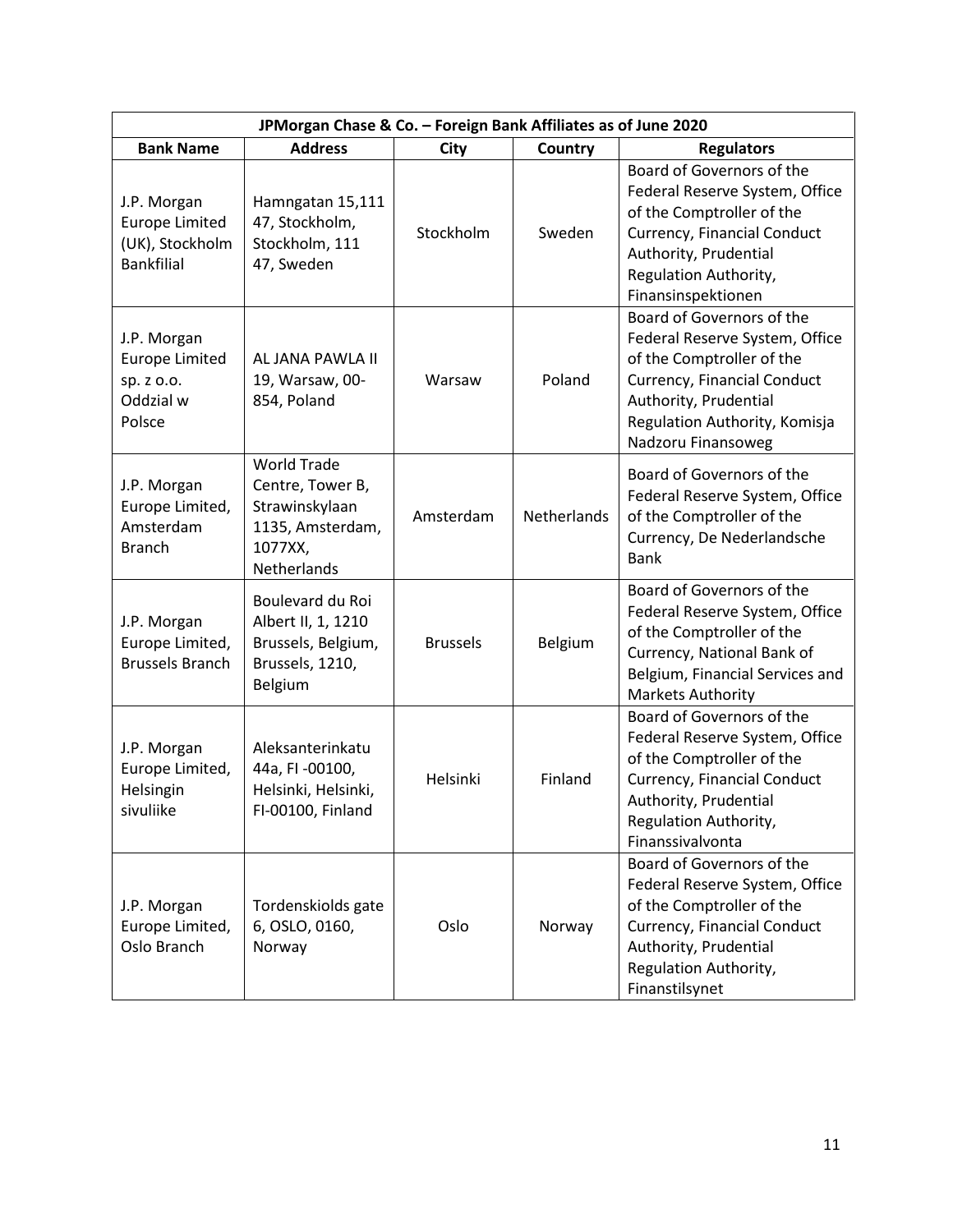| JPMorgan Chase & Co. - Foreign Bank Affiliates as of June 2020    |                                                                                                 |           |                   |                                                                                                                                                                                                                                                  |
|-------------------------------------------------------------------|-------------------------------------------------------------------------------------------------|-----------|-------------------|--------------------------------------------------------------------------------------------------------------------------------------------------------------------------------------------------------------------------------------------------|
| <b>Bank Name</b>                                                  | <b>Address</b>                                                                                  | City      | Country           | <b>Regulators</b>                                                                                                                                                                                                                                |
| J.P. Morgan<br>Securities (Asia<br>Pacific) Limited               | 6, 7, 20, 22-<br>29/F, Chater<br>House, 8<br>Connaught Road<br>Central, Hong<br>Kong, Hong Kong | Hong Kong | Hong Kong         | Board of Governors of the<br>Federal Reserve System, Office<br>of the Comptroller of the<br>Currency, Hong Kong<br>Monetary Authority, Securities<br>and Futures Commission                                                                      |
| J.P. MORGAN<br><b>SECURITIES PLC</b>                              | 25 Bank Street,<br>Canary Wharf,<br>London, E14 5JP,<br>England                                 | London    | United<br>Kingdom | Board of Governors of the<br>Federal Reserve System, Office<br>of the Comptroller of the<br>Currency, Financial Conduct<br>Authority, Prudential<br><b>Regulation Authority</b>                                                                  |
| J.P. Morgan<br>Securities plc -<br>Frankfurt<br><b>Branch</b>     | TaunusTurm,<br>Taunustor 1,<br>Frankfurt am<br>Main, 60310,<br>Germany                          | Frankfurt | Germany           | Board of Governors of the<br>Federal Reserve System, Office<br>of the Comptroller of the<br>Currency, Financial Conduct<br>Authority, Prudential<br>Regulation Authority,<br>Bundesanstalt für<br>Finanzdienstleistungen,<br>Deutsche Bundesbank |
| J.P. Morgan<br>Securities plc -<br>Milan Branch                   | VIA Catena<br>Adalberto.4,<br>Milan, 20121, Italy                                               | Milan     | Italy             | Board of Governors of the<br>Federal Reserve System, Office<br>of the Comptroller of the<br>Currency, Financial Conduct<br>Authority, Prudential<br>Regulation Authority, Bank of<br>Italy                                                       |
| J.P. Morgan<br>Securities plc -<br>Paris Branch                   | 14 Place<br>Vendome, 75001<br>Paris, France,<br>Paris, 75001,<br>France                         | Paris     | France            | Board of Governors of the<br>Federal Reserve System, Office<br>of the Comptroller of the<br>Currency, Financial Conduct<br>Authority, Prudential<br>Regulation Authority, Autorité<br>de Contrôle Prudentiel et de<br>Résolution                 |
| J.P. Morgan<br>Securities plc -<br>Stockholm<br><b>Bankfilial</b> | Hamngatan 15,<br>Stockholm,<br>Sweden,<br>Stockholm, 11147,<br>Sweden                           | Stockholm | Sweden            | Board of Governors of the<br>Federal Reserve System, Office<br>of the Comptroller of the<br>Currency, Financial Conduct<br>Authority, Prudential<br>Regulation Authority,<br>Finansinspektionen                                                  |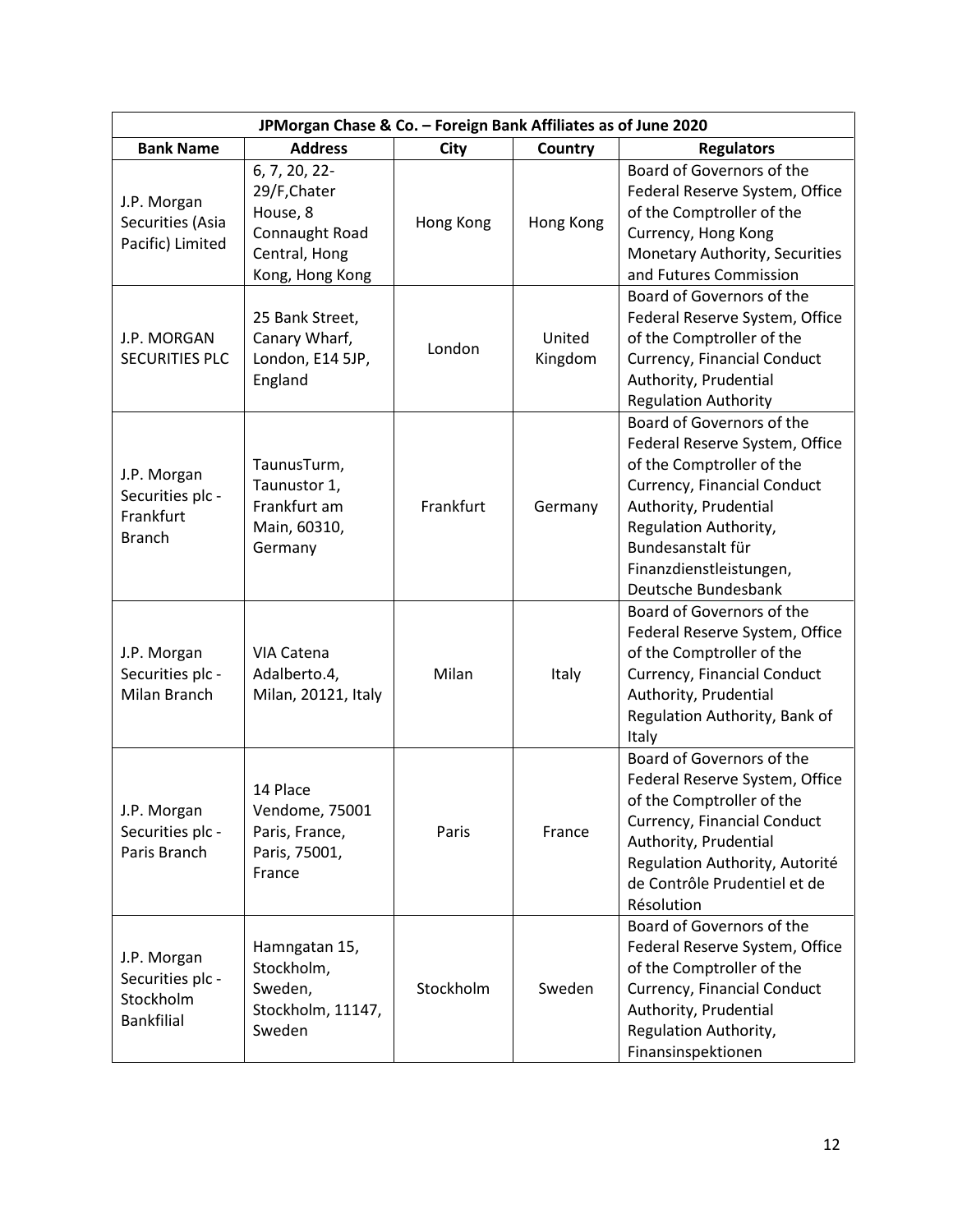| JPMorgan Chase & Co. - Foreign Bank Affiliates as of June 2020                  |                                                                                                                                                                                         |                |                |                                                                                                                                                                                                                                             |
|---------------------------------------------------------------------------------|-----------------------------------------------------------------------------------------------------------------------------------------------------------------------------------------|----------------|----------------|---------------------------------------------------------------------------------------------------------------------------------------------------------------------------------------------------------------------------------------------|
| <b>Bank Name</b>                                                                | <b>Address</b>                                                                                                                                                                          | City           | Country        | <b>Regulators</b>                                                                                                                                                                                                                           |
| J.P. Morgan<br>Securities plc -<br>Zurich Branch                                | Dreikonigstrasse<br>21, P.O. Box,<br>Zurich,<br>Switzerland,<br>Zurich, 8022,<br>Switzerland                                                                                            | Zurich         | Switzerland    | Board of Governors of the<br>Federal Reserve System, Office<br>of the Comptroller of the<br>Currency, Financial Conduct<br>Authority, Prudential<br><b>Regulation Authority, Swiss</b><br><b>Financial Market Supervisory</b><br>Authority, |
| J.P. Morgan<br>Securities plc,<br>Sucursal en<br>Espana                         | Jose Ortega y<br>Gasset, 29, 2nd<br>Floor, Madrid<br>28006, Spain,<br>Madrid, 28006,<br>Spain                                                                                           | Madrid         | Spain          | Board of Governors of the<br>Federal Reserve System, Office<br>of the Comptroller of the<br>Currency, Financial Conduct<br>Authority, Prudential<br>Regulation Authority, Bank of<br>Spain                                                  |
| J.P. Morgan<br><b>Trust Company</b><br>(Bahamas)<br>Limited                     | <b>Bahamas Financial</b><br>Centre, 2nd Floor<br>Shirley and<br>Charlotte Street,<br>P.O. Box N-4899,<br>Nassau, Bahamas                                                                | Nassau         | <b>Bahamas</b> | Board of Governors of the<br>Federal Reserve System, The<br>Central Bank of the Bahamas,<br>Securities Commission of the<br><b>Bahamas</b>                                                                                                  |
| JPMorgan Chase<br>Bank (China)<br>Company<br>Limited                            | 1905B, 1905A-<br>1906B,1906A,<br>1907-1917, 1927-<br>1928, 19/F,<br>Winland<br>International<br>Finance Center, 7<br>Jinrong Street,,<br>Xicheng District,<br>Beijing, 100033,<br>China | <b>Beijing</b> | China          | Board of Governors of the<br>Federal Reserve System, Office<br>of the Comptroller of the<br>Currency, China Banking<br><b>Regulatory Commission</b>                                                                                         |
| JPMorgan Chase<br>Bank (China)<br>Company<br>Limited - Beijing<br><b>Branch</b> | F1905-F1912,<br>F2012B-F2019A,<br>Winland<br>International<br>Finance Center,<br>No. 7, Jinrong<br>Street, Xicheng<br>District, Beijing,<br>100033, China                               | <b>Beijing</b> | China          | Board of Governors of the<br>Federal Reserve System, Office<br>of the Comptroller of the<br>Currency, China Banking<br><b>Regulatory Commission</b>                                                                                         |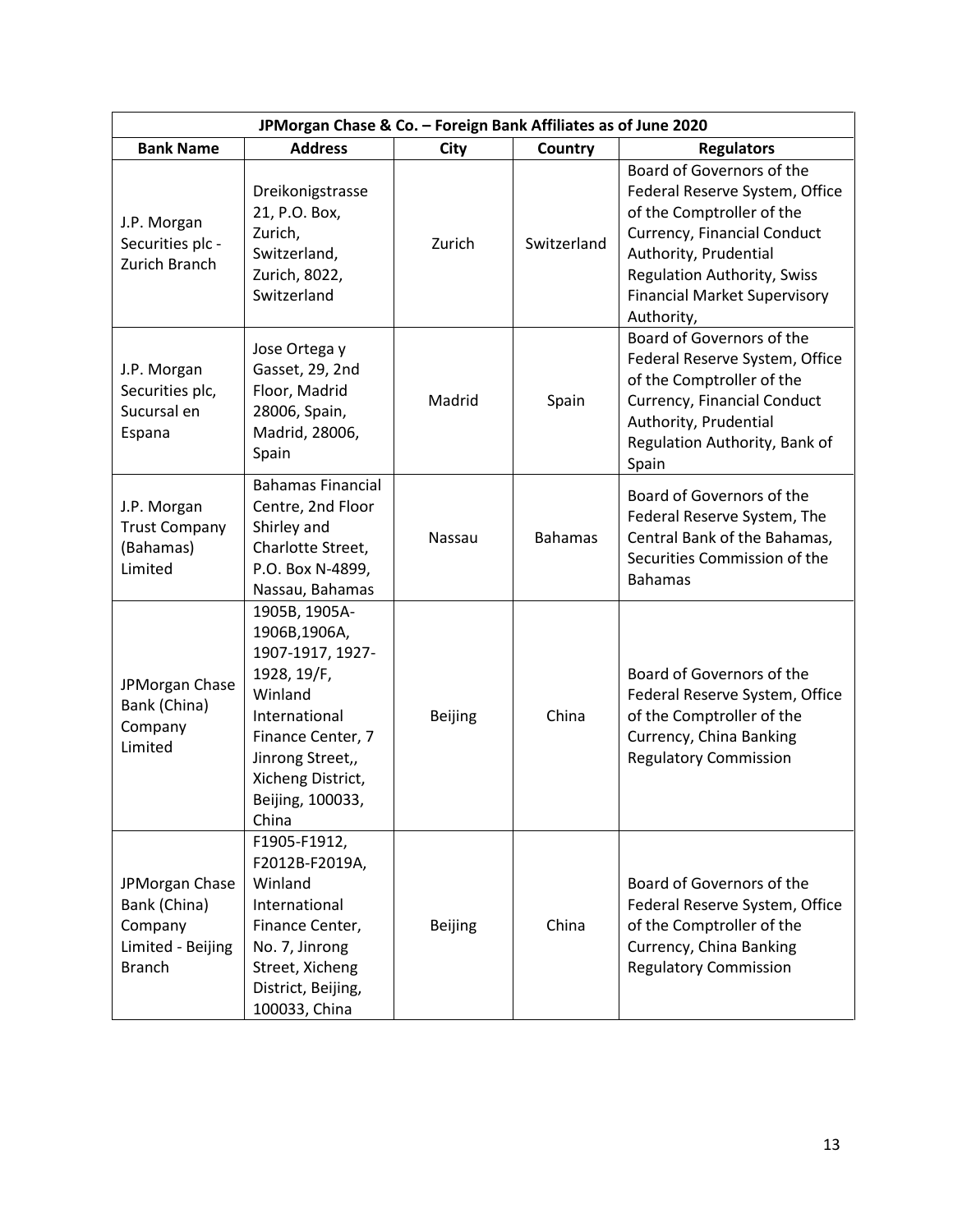| JPMorgan Chase & Co. - Foreign Bank Affiliates as of June 2020                       |                                                                                                                                                      |           |                |                                                                                                                                                     |  |  |
|--------------------------------------------------------------------------------------|------------------------------------------------------------------------------------------------------------------------------------------------------|-----------|----------------|-----------------------------------------------------------------------------------------------------------------------------------------------------|--|--|
| <b>Bank Name</b>                                                                     | <b>Address</b>                                                                                                                                       | City      | <b>Country</b> | <b>Regulators</b>                                                                                                                                   |  |  |
| JPMorgan Chase<br>Bank (China)<br>Company<br>Limited -<br>Chengdu Branch             | Unit 6, 7 & 8, 16/F,<br>Shangri-La<br>Centre, No.9,<br><b>Binjiang Dong</b><br>Road, Jinjiang<br>District, Chengdu,<br>Chengdu, CN,<br>610021, China | Chengdu   | China          | Board of Governors of the<br>Federal Reserve System, Office<br>of the Comptroller of the<br>Currency, China Banking<br><b>Regulatory Commission</b> |  |  |
| JPMorgan Chase<br>Bank (China)<br>Company<br>Limited -<br>Guangzhou<br><b>Branch</b> | No.8 Huaxia Road,<br>Hejing<br>International<br>Finance Plaza,<br>Guangzhou, CN,<br>510623, China                                                    | Guangzhou | China          | Board of Governors of the<br>Federal Reserve System, Office<br>of the Comptroller of the<br>Currency, China Banking<br><b>Regulatory Commission</b> |  |  |
| JPMorgan Chase<br>Bank (China)<br>Company<br>Limited - Harbin<br><b>Branch</b>       | Unit G, Level<br>22, Always<br>Development<br>Plaza, No. 15 Hong<br>Jun Road,, Harbin,<br>Heilongjiang<br>Province, Harbin,<br>CN, 150001, China     | Harbin    | China          | Board of Governors of the<br>Federal Reserve System, Office<br>of the Comptroller of the<br>Currency, China Banking<br><b>Regulatory Commission</b> |  |  |
| JPMorgan Chase<br>Bank (China)<br>Company<br>Limited -<br>Shanghai<br><b>Branch</b>  | 41st Floor, Park<br>Place, No. 1601,<br><b>West Nanjing</b><br>Road, Jingan<br>District, Shanghai,<br>200040, China                                  | Shanghai  | China          | Board of Governors of the<br>Federal Reserve System, Office<br>of the Comptroller of the<br>Currency, China Banking<br><b>Regulatory Commission</b> |  |  |
| JPMorgan Chase<br>Bank (China)<br>Company<br>Limited -<br>Shenzhen<br><b>Branch</b>  | Unit No. 03, 26/F,<br>Tower 3, Kerry<br>Plaza, No. 1-1<br>Zhongxin 4th<br>Road, Futian<br>District, Shenzhen,<br>CN, 518048, China                   | Shenzhen  | China          | Board of Governors of the<br>Federal Reserve System, Office<br>of the Comptroller of the<br>Currency, China Banking<br><b>Regulatory Commission</b> |  |  |
| JPMorgan Chase<br>Bank (China)<br>Company<br>Limited -<br>Suzhou Branch              | Room 701-702,<br>Building 24-<br><b>B, Harmony Times</b><br>Square, Suzhou<br>Industrial Park,<br>Suzhou, CN,<br>215028, China                       | Suzhou    | China          | Board of Governors of the<br>Federal Reserve System, Office<br>of the Comptroller of the<br>Currency, China Banking<br><b>Regulatory Commission</b> |  |  |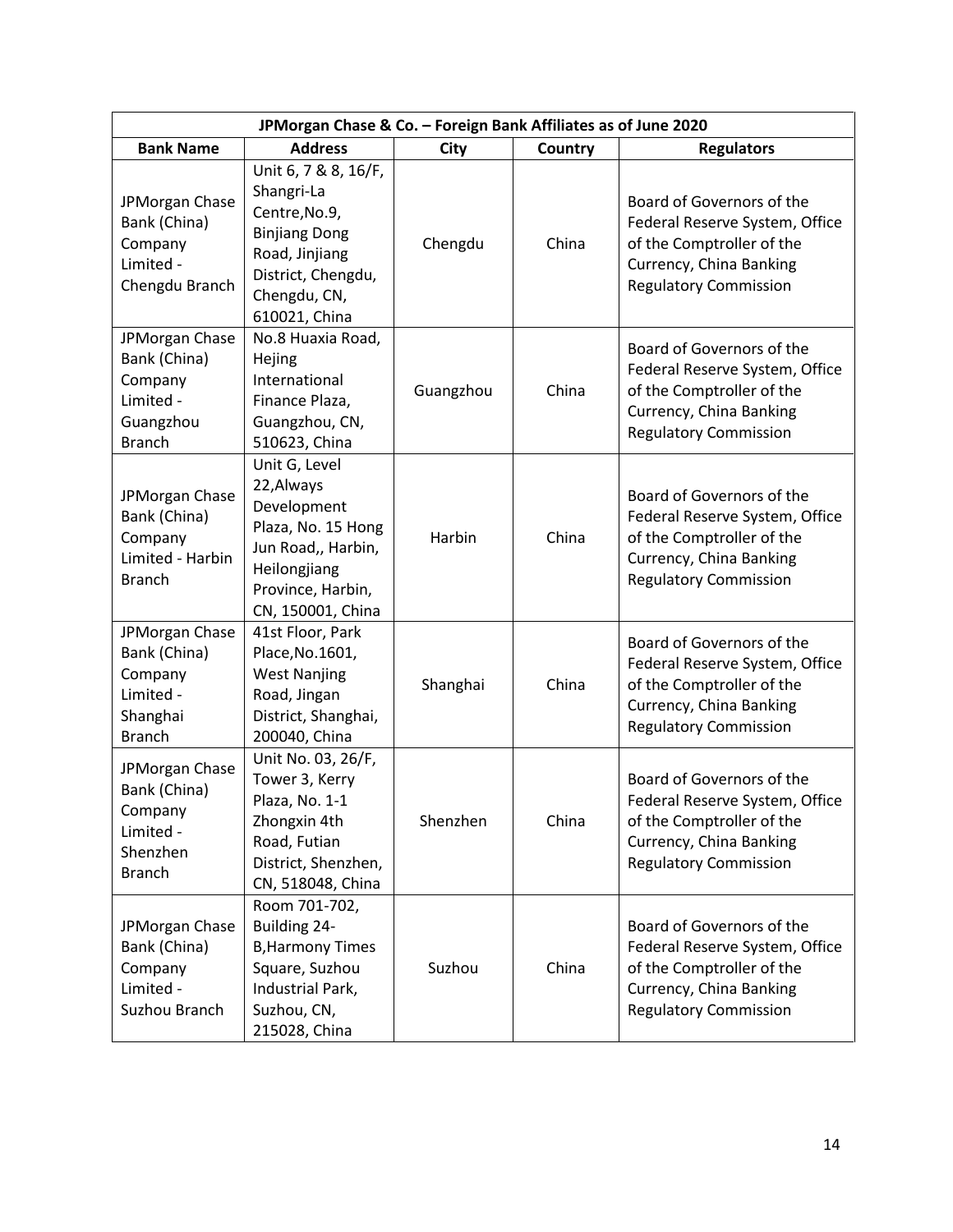| JPMorgan Chase & Co. - Foreign Bank Affiliates as of June 2020                  |                                                                                                                                                               |         |          |                                                                                                                                                     |  |  |
|---------------------------------------------------------------------------------|---------------------------------------------------------------------------------------------------------------------------------------------------------------|---------|----------|-----------------------------------------------------------------------------------------------------------------------------------------------------|--|--|
| <b>Bank Name</b>                                                                | <b>Address</b>                                                                                                                                                | City    | Country  | <b>Regulators</b>                                                                                                                                   |  |  |
| JPMorgan Chase<br>Bank (China)<br>Company<br>Limited - Tianjin<br><b>Branch</b> | Unit 3808A &<br>3809-3811,<br>38/F, Tianjin World<br>Financial Center,<br>No.2 North Dagu<br>Road,, Heping<br>District, Tianjin,<br>Tianjin, 300022,<br>China | Tianjin | China    | Board of Governors of the<br>Federal Reserve System, Office<br>of the Comptroller of the<br>Currency, China Banking<br><b>Regulatory Commission</b> |  |  |
| JPMorgan<br>Corporacion<br>Financiera S.A.                                      | Carrera 11 No. 84-<br>09, offices 701-<br>703, Bogota, CB1-<br>2000, Colombia                                                                                 | Bogota  | Colombia | Board of Governors of the<br>Federal Reserve System, Office<br>of the Comptroller of the<br>Currency, Superintendencia<br>Financiera de Colombia    |  |  |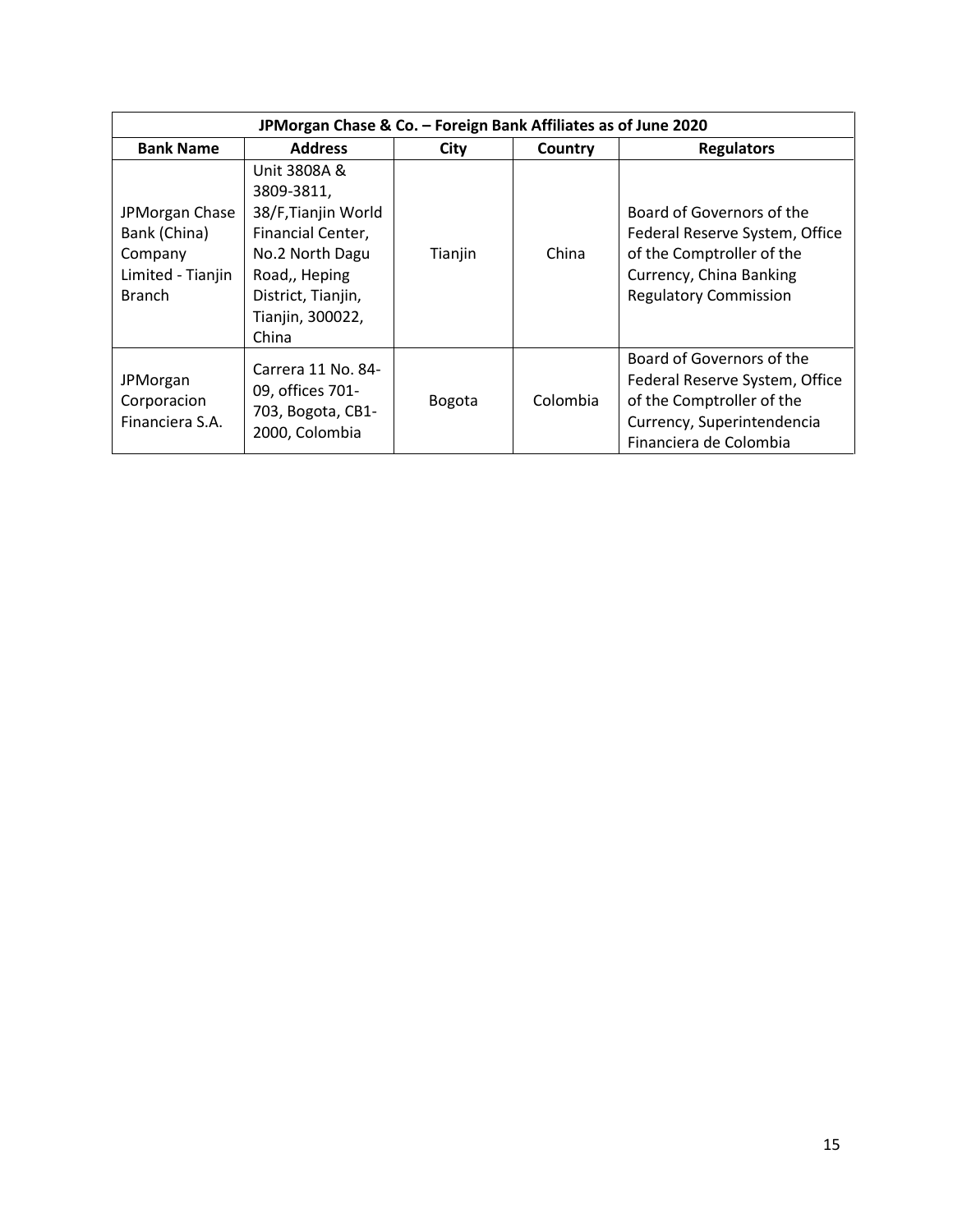| JPMorgan Chase Bank, N.A. - Foreign Branches as of June 2020 |                     |                                                                                                                                                                |                    |                                                                                                                                                                                                                                  |  |
|--------------------------------------------------------------|---------------------|----------------------------------------------------------------------------------------------------------------------------------------------------------------|--------------------|----------------------------------------------------------------------------------------------------------------------------------------------------------------------------------------------------------------------------------|--|
| Country                                                      | City                | <b>Address</b>                                                                                                                                                 | <b>Postal Code</b> | <b>Regulators</b>                                                                                                                                                                                                                |  |
| Argentina                                                    | <b>Buenos Aires</b> | JPMorgan Chase Bank,<br><b>National Association</b><br>(Sucursal Buenos Aires)<br>Avenida Madero 900,<br>23rd Floor, Buenos Aires,<br>C1106ACV, Argentina      | C1106ACV           | Board of Governors of<br>the Federal Reserve<br>System, Office of the<br>Comptroller of the<br>Currency, Banco<br>Central de la Republica<br>de Argentina,<br>Inspección General de<br>Justicia, Comision<br>Nacional de Valores |  |
| Australia                                                    | Sydney              | JPMorgan Chase Bank,<br>N.A. - Sydney Branch<br>Level 18, 83-85<br><b>CASTLEREAGH STREET,</b><br>Sydney, NSW 2000,<br>Australia                                | <b>NSW 2000</b>    | Board of Governors of<br>the Federal Reserve<br>System, Office of the<br>Comptroller of the<br>Currency, Australian<br><b>Prudential Regulatory</b><br>Authority                                                                 |  |
| <b>Bahrain</b>                                               | Manama              | JPMorgan Chase Bank,<br>N.A. - Bahrain Branch<br>14th Floor, Bahrain<br>World Trade Centre,<br>West Tower, Manama,<br>Kingdom of Bahrain,<br>Manama, Bahrain   |                    | Board of Governors of<br>the Federal Reserve<br>System, Office of the<br>Comptroller of the<br>Currency, Central Bank<br>of Bahrain                                                                                              |  |
| Belgium                                                      | <b>Brussels</b>     | JPMorgan Chase Bank,<br>N.A. - Brussels Branch<br>Boulevard du Roi Albert<br>II, 1, 1210, Brussels,<br>Brussels, B-1210, Belgium                               | B-1210             | Board of Governors of<br>the Federal Reserve<br>System, Office of the<br>Comptroller of the<br>Currency, National<br>Bank of Belgium,<br><b>Financial Services and</b><br><b>Markets Authority</b>                               |  |
| <b>Brazil</b>                                                | Sao Paulo           | JPMorgan Chase Bank,<br>N.A. - Sao Paulo Branch<br>Avenida Brigadeiro Faria<br>Lima, 3729 10th floor -<br>part Itaim Bibi, Sao<br>Paulo, 04538-905, Brazil     | 04538-905          | <b>Board of Governors of</b><br>the Federal Reserve<br>System, Office of the<br>Comptroller of the<br>Currency, Banco<br>Central do Brasil                                                                                       |  |
| Canada                                                       | Toronto             | JPMorgan Chase Bank,<br><b>National Association -</b><br><b>Toronto Branch</b><br>66 Wellington Street<br>West, Suite 4500,<br>Toronto, ON, M5K 1E7,<br>Canada | <b>M5K 1E7</b>     | Board of Governors of<br>the Federal Reserve<br>System, Office of the<br>Comptroller of the<br>Currency, Office of the<br>Superintendent of<br><b>Financial Institutions</b>                                                     |  |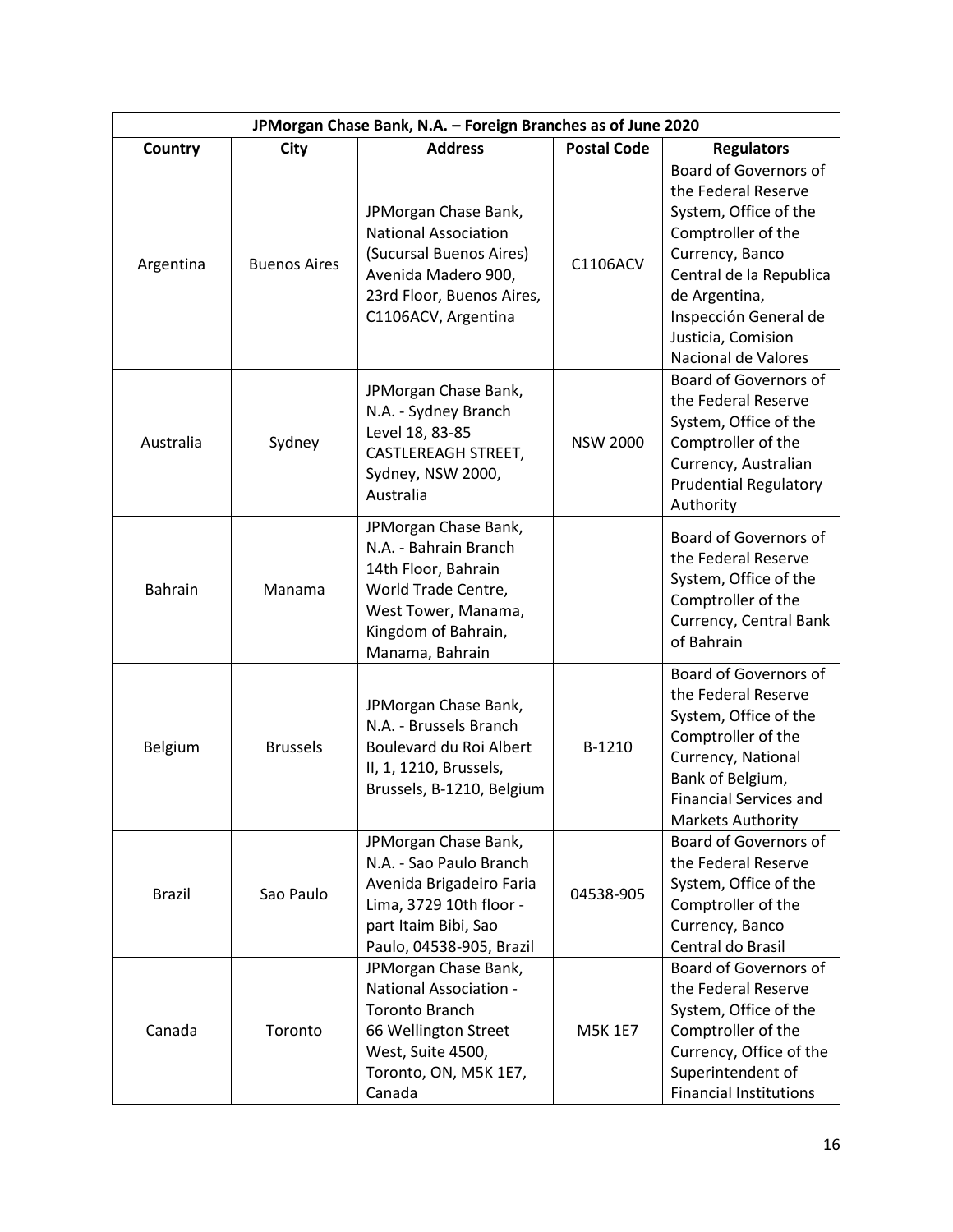| JPMorgan Chase Bank, N.A. - Foreign Branches as of June 2020 |                      |                                                                                                                                                                                                                             |                    |                                                                                                                                                                                               |
|--------------------------------------------------------------|----------------------|-----------------------------------------------------------------------------------------------------------------------------------------------------------------------------------------------------------------------------|--------------------|-----------------------------------------------------------------------------------------------------------------------------------------------------------------------------------------------|
| Country                                                      | <b>City</b>          | <b>Address</b>                                                                                                                                                                                                              | <b>Postal Code</b> | <b>Regulators</b>                                                                                                                                                                             |
| Chile                                                        | Santiago             | JPMorgan Chase Bank,<br>N.A. - Santiago Branch<br>Apoquindo 2827, 13th<br>Floor, Las Condes,<br>Santiago, 7590956, Chile                                                                                                    | 7590956            | Board of Governors of<br>the Federal Reserve<br>System, Office of the<br>Comptroller of the<br>Currency,<br>Superintendence of<br>Banks, Chile Central<br><b>Bank</b>                         |
| France                                                       | Paris                | JPMorgan Chase Bank,<br>N.A. - Paris Branch<br>14, Place Vendome,<br>75001, Paris, France,<br>Paris, 75001, France                                                                                                          | 75001              | Board of Governors of<br>the Federal Reserve<br>System, Office of the<br>Comptroller of the<br>Currency, Autorité de<br>Contrôle Prudentiel et<br>de Résolution                               |
| Hong Kong                                                    | Hong Kong            | JPMorgan Chase Bank,<br>N.A. - Hong Kong Branch<br>6/F, 7/F, 20/F, 22/F-<br>29/F, Chater House, 8<br>Connaught Road Central,<br>Hong Kong, Hong Kong                                                                        |                    | Board of Governors of<br>the Federal Reserve<br>System, Office of the<br>Comptroller of the<br>Currency, Hong Kong<br>Monetary Authority,<br>Hong Kong Securities<br>and Future<br>Commission |
| India                                                        | Mumbai               | JPMorgan Chase Bank,<br>N.A. - Mumbai Branch<br>J.P. Morgan Tower, Off<br>C.S.T. Road, Kalina,<br>Santacruz (East),,<br>Mumbai, Mumbai,<br>400098, India                                                                    | 400098             | Board of Governors of<br>the Federal Reserve<br>System, Office of the<br>Comptroller of the<br>Currency, Reserve<br>Bank of India,<br>Securities and<br>Exchange Board of<br>India            |
| India                                                        | Devanahalli<br>Taluk | JPMorgan Chase Bank,<br>N.A., Devanahalli Branch<br>Hoysala Corpus, Second<br>Floor, Survey Number 29<br>(new Survey No. 29/5),<br>Guttahalli Village, Kasaba<br>Hobli, Devanahalli,<br>Devanahalli Taluk,<br>562110, India | 562110             | Board of Governors of<br>the Federal Reserve<br>System, Office of the<br>Comptroller of the<br>Currency, Reserve<br>Bank of India,<br>Securities and<br>Exchange Board of<br>India            |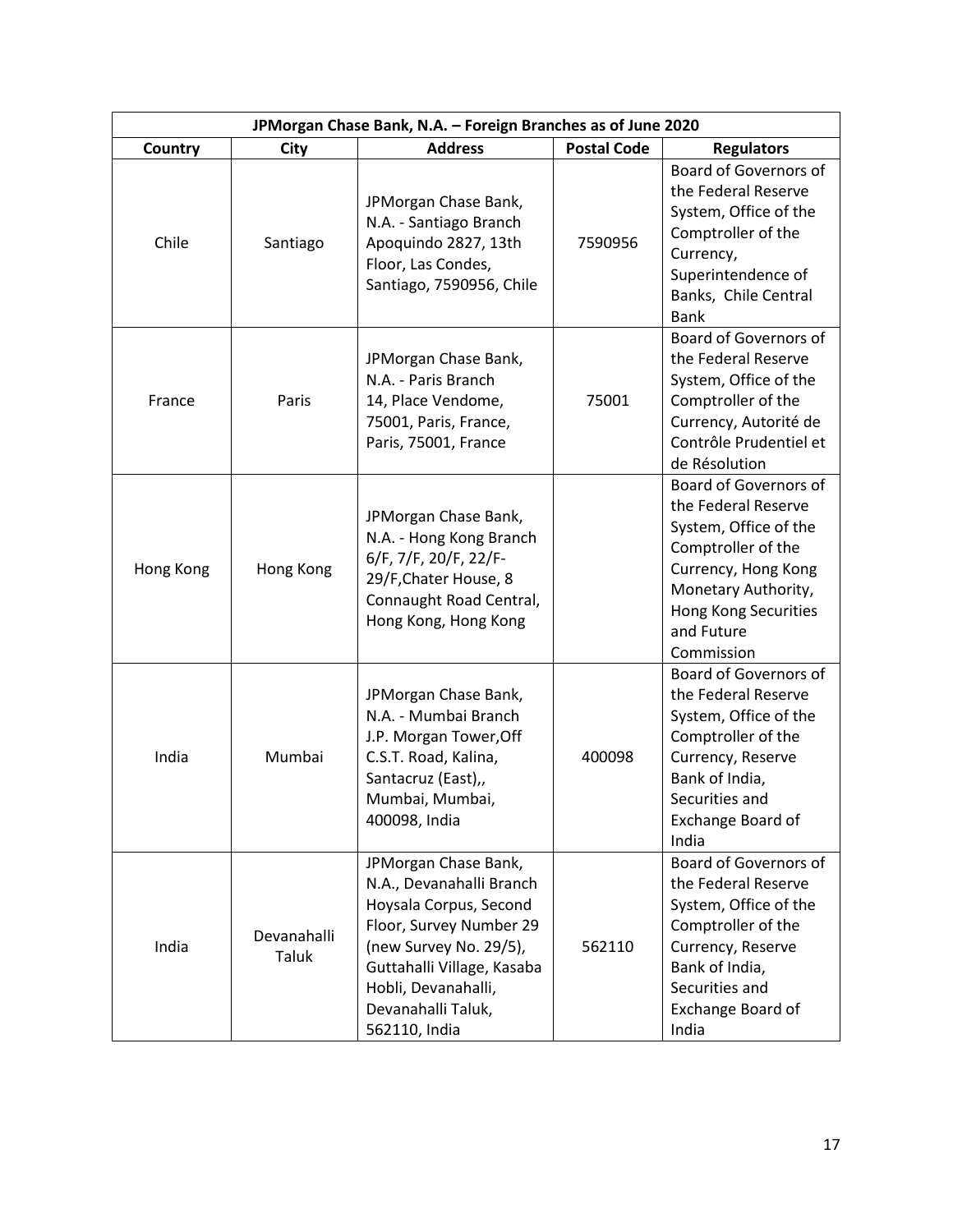| JPMorgan Chase Bank, N.A. - Foreign Branches as of June 2020 |                      |                                                                                                                                                                                           |                    |                                                                                                                                                                                           |
|--------------------------------------------------------------|----------------------|-------------------------------------------------------------------------------------------------------------------------------------------------------------------------------------------|--------------------|-------------------------------------------------------------------------------------------------------------------------------------------------------------------------------------------|
| Country                                                      | City                 | <b>Address</b>                                                                                                                                                                            | <b>Postal Code</b> | <b>Regulators</b>                                                                                                                                                                         |
| India                                                        | New Delhi            | JPMorgan Chase Bank,<br>N.A., New Delhi Branch<br>Unit nos. 401 and 402,<br>4th floor, New Tower,<br>Block A, Hyatt Regency<br>Delhi, Bhikaji Cama Place,<br>New Delhi, 110066, India     | 110066             | <b>Board of Governors of</b><br>the Federal Reserve<br>System, Office of the<br>Comptroller of the<br>Currency, Reserve<br>Bank of India,<br>Securities and<br>Exchange Board of<br>India |
| India                                                        | Chengalpattu<br>Talu | JPMorgan Chase Bank,<br>N.A., Paranur Branch<br>The Canopy, 2nd Avenue,<br>2nd Floor, Mahindra<br>World City, Paranur,<br>Chengalpattu Taluk,<br>603004, India                            | 603004             | Board of Governors of<br>the Federal Reserve<br>System, Office of the<br>Comptroller of the<br>Currency, Reserve<br>Bank of India,<br>Securities and<br>Exchange Board of<br>India        |
| Indonesia                                                    | Jakarta              | JPMorgan Chase Bank,<br>N.A. - Jakarta Branch<br>The Energy Building, 5th<br>and 6th Floor, SCBD Lot<br>11A, Jl, Jend. Sudirman<br>Kav. 52-53 Jakarta 12190,<br>Jakarta, 12190, Indonesia | 12190              | Board of Governors of<br>the Federal Reserve<br>System, Office of the<br>Comptroller of the<br>Currency, Otoritas Jasa<br>Keuangan                                                        |
| Italy                                                        | Milan                | JPMorgan Chase Bank,<br>N.A. - Milan Branch<br>Via Catena N.4, Milan,<br>20121, Italy                                                                                                     | 20121              | Board of Governors of<br>the Federal Reserve<br>System, Office of the<br>Comptroller of the<br>Currency, Bank of Italy                                                                    |
| Japan                                                        | Tokyo                | JPMorgan Chase Bank,<br>N.A. - Tokyo Branch<br>Tokyo Building, 7-3,<br>Marunouchi 2-Chome,<br>Chiyoda-Ku, Tokyo, 100<br>6432, Japan                                                       | 100 6432           | <b>Board of Governors of</b><br>the Federal Reserve<br>System, Office of the<br>Comptroller of the<br>Currency, Financial<br>Services Agency                                              |
| Jersey                                                       | St Helier            | JPMorgan Chase Bank,<br>N.A. - Jersey Branch<br>4th Floor, Ensign<br>House, 29 Seaton Place,<br>St Helier, JE2 3QL, Jersey                                                                | JE2 3QL            | Board of Governors of<br>the Federal Reserve<br>System, Office of the<br>Comptroller of the<br>Currency, Jersey<br><b>Financial Services</b><br>Commission                                |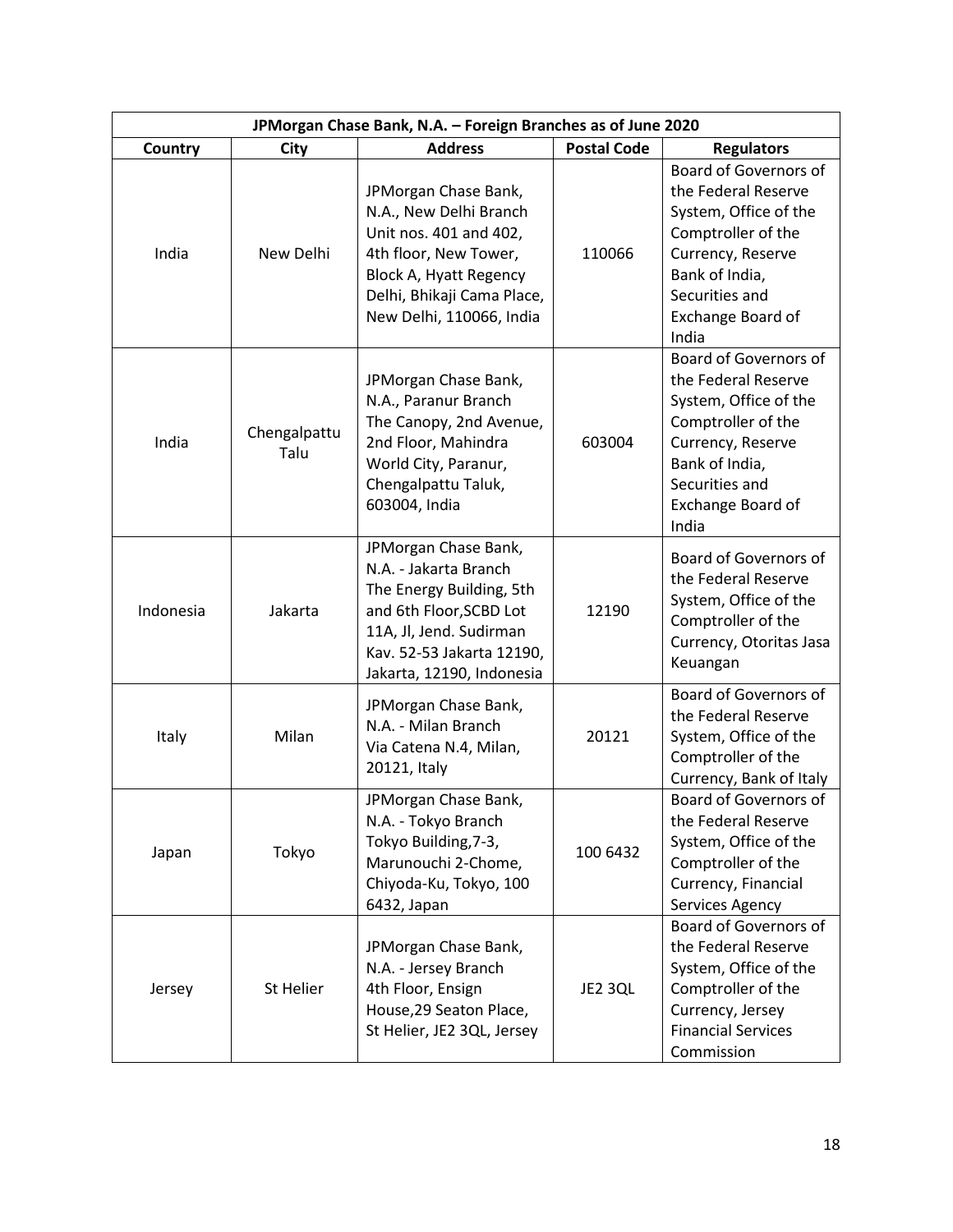| JPMorgan Chase Bank, N.A. - Foreign Branches as of June 2020 |             |                                                                                                                                                                                           |                    |                                                                                                                                                                                          |  |
|--------------------------------------------------------------|-------------|-------------------------------------------------------------------------------------------------------------------------------------------------------------------------------------------|--------------------|------------------------------------------------------------------------------------------------------------------------------------------------------------------------------------------|--|
| Country                                                      | City        | <b>Address</b>                                                                                                                                                                            | <b>Postal Code</b> | <b>Regulators</b>                                                                                                                                                                        |  |
| Malaysia                                                     | Labuan      | JPMorgan Chase Bank,<br>N.A. - Labuan Branch<br>Unit 5(F), Level 5, Main<br><b>Office Tower, Financial</b><br>Park Labuan,, Jalan<br>Merdeka, Labuan, 87000,<br>Malaysia                  | 87000              | Board of Governors of<br>the Federal Reserve<br>System, Office of the<br>Comptroller of the<br>Currency, Labuan<br><b>Financial Services</b><br>Authority                                |  |
| Netherlands                                                  | Amsterdam   | JPMorgan Chase Bank,<br>N.A. - Amsterdam Branch<br>WTC Tower B, floor 11,<br>Strawinskylaan 1135,<br>1077 XX, Amsterdam,<br>The Netherlands,<br>Amsterdam, 1077 XX,<br><b>Netherlands</b> | 1077 XX            | Board of Governors of<br>the Federal Reserve<br>System, Office of the<br>Comptroller of the<br>Currency,<br>Nederlandsche Bank<br>NV (Central Bank)                                      |  |
| New Zealand                                                  | Wellington  | JPMorgan Chase Bank,<br>N.A. - New Zealand<br><b>Branch</b><br>Level 13, ASB Tower, 2<br>Hunter Street,<br>Wellington, 6011, New<br>Zealand                                               | 6011               | Board of Governors of<br>the Federal Reserve<br>System, Office of the<br>Comptroller of the<br>Currency, Reserve<br><b>Bank of New Zealand</b>                                           |  |
| Philippines                                                  | Makati City | JPMorgan Chase Bank,<br>N.A. - Manila Branch<br>30F Zuellig Building,<br>Makati Avenue corner<br>Paseo de Roxas, Makati<br>City, 1225, Philippines                                        | 1225               | Board of Governors of<br>the Federal Reserve<br>System, Office of the<br>Comptroller of the<br>Currency, Bangko<br>Sentral ng Pilipinas,<br>Securities and<br><b>Exchange Commission</b> |  |
| Qatar                                                        | Doha        | JPMorgan Chase Bank,<br>N.A. - Qatar Financial<br>Centre Branch<br>22nd Floor, Tornado<br>Tower, West Bay, Doha,<br>Doha, Qatar                                                           |                    | <b>Board of Governors of</b><br>the Federal Reserve<br>System, Office of the<br>Comptroller of the<br>Currency, Qatar<br><b>Financial Central</b><br><b>Regulatory Authority</b>         |  |
| Saudi Arabia                                                 | Riyadh      | JPMorgan Chase Bank,<br>N.A. - Riyadh Branch<br>Al-Faisaliah Tower Level<br>25, King Fahd Road, P.O.<br>Box 51907, Riyadh<br>11553, Saudi Arabia,<br>Riyadh, 11553, Saudi<br>Arabia       | 11553              | Board of Governors of<br>the Federal Reserve<br>System, Office of the<br>Comptroller of the<br>Currency, Saudi<br>Arabian Monetary<br>Authority                                          |  |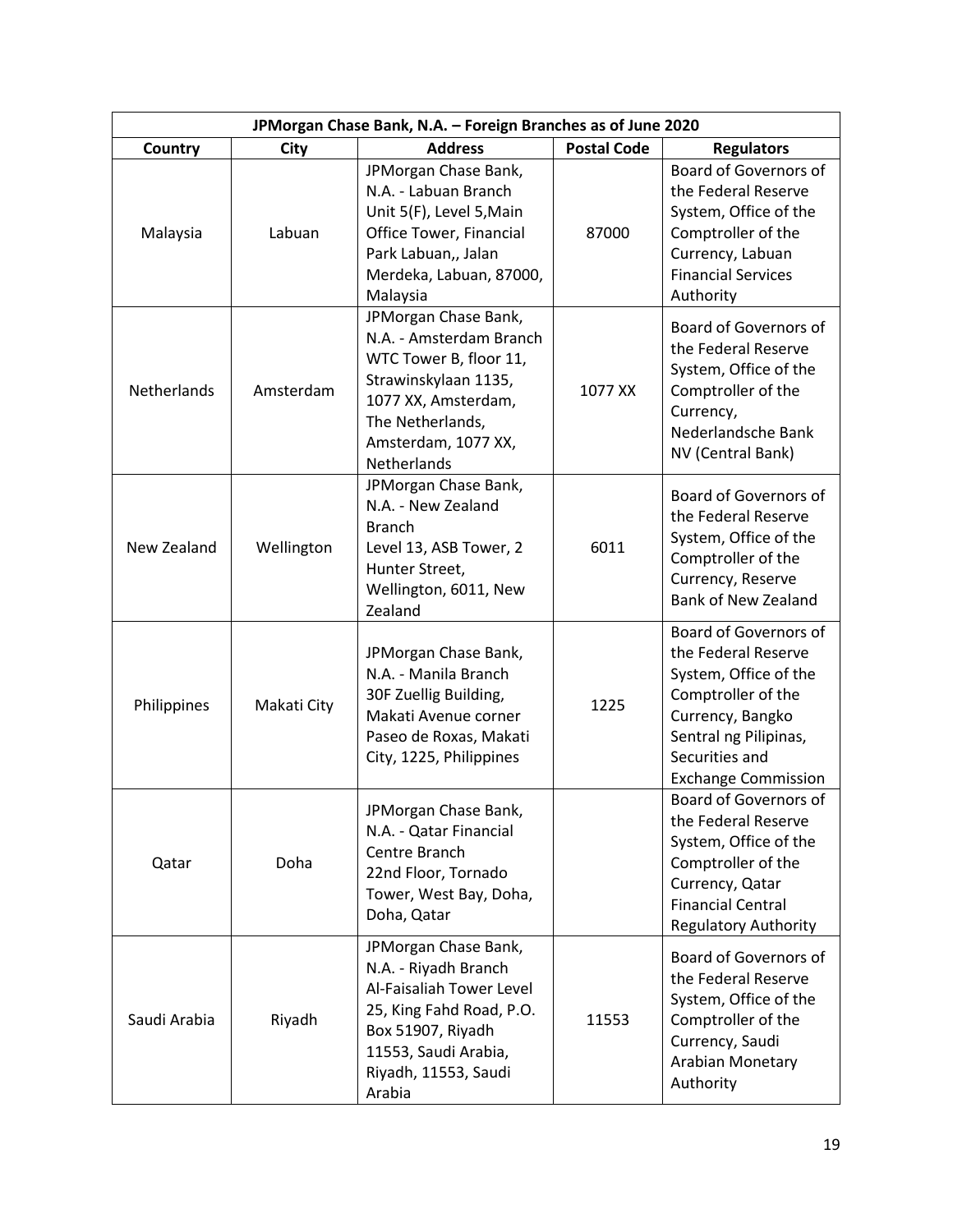| JPMorgan Chase Bank, N.A. - Foreign Branches as of June 2020 |              |                                                                                                                                                                              |                    |                                                                                                                                                                                      |  |
|--------------------------------------------------------------|--------------|------------------------------------------------------------------------------------------------------------------------------------------------------------------------------|--------------------|--------------------------------------------------------------------------------------------------------------------------------------------------------------------------------------|--|
| Country                                                      | City         | <b>Address</b>                                                                                                                                                               | <b>Postal Code</b> | <b>Regulators</b>                                                                                                                                                                    |  |
| Singapore                                                    | Singapore    | JPMorgan Chase Bank,<br>N.A. - Singapore Branch<br>17th Floor, Capital<br>Tower, 168 Robinson<br>Road, Singapore, 068912,<br>Singapore                                       | 068912             | Board of Governors of<br>the Federal Reserve<br>System, Office of the<br>Comptroller of the<br>Currency, Monetary<br>Authority of Singapore                                          |  |
| South Africa                                                 | Johannesburg | JPMorgan Chase Bank,<br>N.A. - Johannesburg<br><b>Branch</b><br>1 Fricker Road, Illovo,<br>Johannesburg, South<br>Africa, Johannesburg,<br>2196, South Africa                | 2196               | Board of Governors of<br>the Federal Reserve<br>System, Office of the<br>Comptroller of the<br>Currency, South<br>African Reserve Bank,<br><b>Financial Services</b><br><b>Board</b> |  |
| South Korea                                                  | Seoul        | JPMorgan Chase Bank,<br>N.A. - Seoul Branch<br>J.P. Morgan Plaza, 35,<br>Seosomun-ro 11 gil, Jung-<br>gu, Seoul, 04516, Korea,<br>Republic of                                | 04516              | <b>Board of Governors of</b><br>the Federal Reserve<br>System, Office of the<br>Comptroller of the<br>Currency, Financial<br>Supervisory<br>Commission                               |  |
| Spain                                                        | Madrid       | JPMorgan Chase Bank,<br>N.A. - Madrid Branch<br>(Sucursal en España)<br>Jose Ortega y Gasset, 29,<br>2nd Floor, Madrid 28006,<br>Spain, Madrid, 28006,<br>Spain              | 28006              | Board of Governors of<br>the Federal Reserve<br>System, Office of the<br>Comptroller of the<br>Currency, Bank of<br>Spain                                                            |  |
| Switzerland                                                  | Zurich       | JPMorgan Chase Bank,<br>N.A. - Zurich Branch<br>Dreikonigstrasse 21,<br>Zurich, Switzerland,<br>Zurich, 8002, Switzerland                                                    | 8002               | Board of Governors of<br>the Federal Reserve<br>System, Office of the<br>Comptroller of the<br>Currency, Swiss<br><b>Financial Market</b><br><b>Supervisory Authority</b>            |  |
| Taiwan                                                       | Taipei       | JPMorgan Chase Bank,<br>N.A. - Taipei Branch<br>3F, 8F and 9F, No.106, 3F<br>and 8F, No. 108, Sec. 5,<br>Hsin Yi Road, Taipei,<br>Taiwan, 11047, Taiwan<br>Province of China | 11047              | Board of Governors of<br>the Federal Reserve<br>System, Office of the<br>Comptroller of the<br>Currency, Financial<br>Supervisory<br>Commission                                      |  |